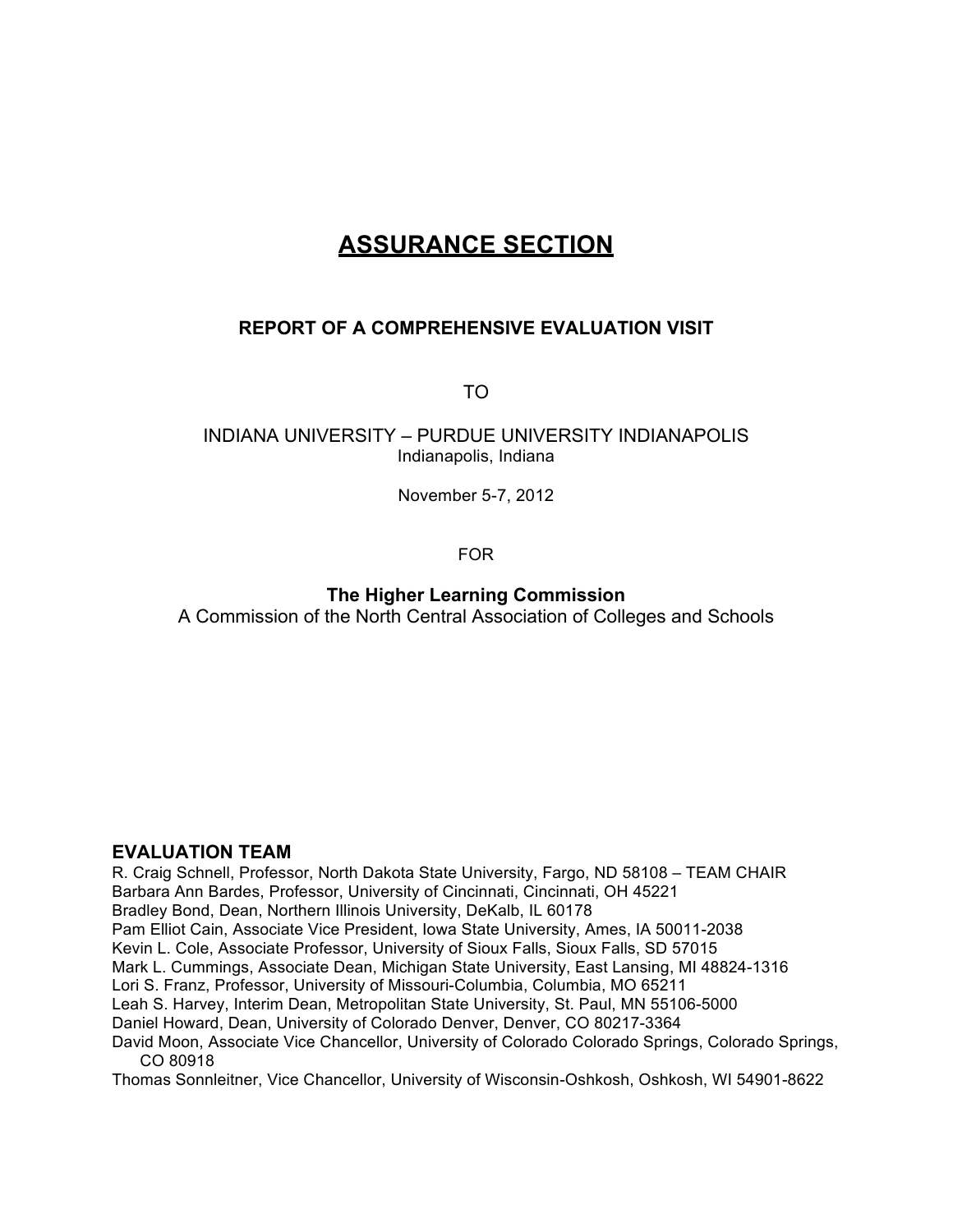# **Contents**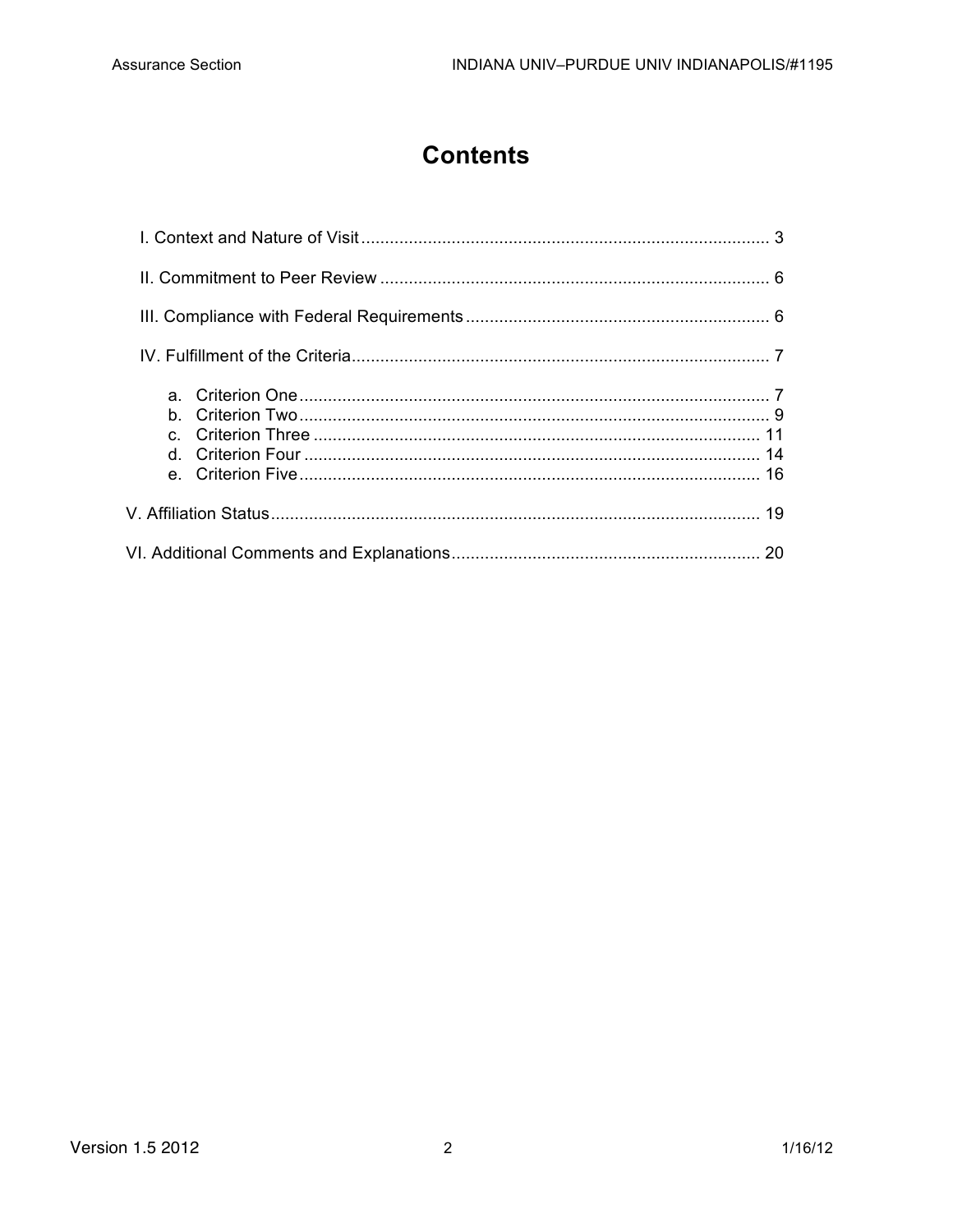# **I. CONTEXT AND NATURE OF VISIT**

# **A. Purpose of Visit**

The purpose of this Comprehensive Visit was to evaluate Indiana University Purdue University Indianapolis (IUPUI) for the purpose of re-accreditation, federal compliance, and pathway eligibility.

# **B. Institutional Context**

IUPUI views itself as a public, urban, research university with a strong focus on community engagement and serves as Indiana's health sciences campus. IUPUI was created in 1969 by an agreement between Indiana University and Purdue University. Administratively, IUPUI employees report to Indiana University with the IU Board of Trustees serving as the governing body. Purdue University (in conjunction with IU) has authority over a number of degree programs. As an institution, IUPUI is highly decentralized, but also unified, in many aspects.

Currently, IUPUI is an institution in transition. It serves over 30,000 students via 22 Schools on the Indianapolis Campus and a Center in Columbus, IN (IUPUC). The Institution supports programs with baccalaureate, graduate (masters and doctoral), and professional degrees.

IUPUI is transitioning from a commuter campus with a majority of part-time adult students to a campus with a majority of full-time students of more traditional college age. Physical infrastructure additions support this change with construction of a Campus Center and new residential halls. It is committed to converting the University Place Hotel and Conference Center to a residence hall and classrooms for students. The Institution has also committed to additional programming in Student Life. IUPUI is evolving from a comprehensive to a research-oriented campus, garnering over \$400 million in external support and developing 33 new graduate programs since 2001. The Institution has national stature and is known for strengths in teaching, learning, assessment, first year experience, service learning, and community engagement. IUPUI received initial accreditation from the North Central Association in 1972-1973.

# **C. Unique Aspects or Additions to the Visit**

IUPUI has requested that the Team evaluate:

- 1) the stipulation of needing prior Commission approval and a focus visit with regard to adding graduate doctoral and professional programs (see Embedded Change Request and Appendix A), and
- 2) the progress of the Respiratory Therapy Program as required by a separate review. (see Section VII ADDITIONAL COMMENTS AND EXPLANATIONS)

# **D. Additional Locations or Branch Campuses Visited (if applicable)**

The Team also visited the Columbus, IN Center. Two Team Members, Barbara Bardes and Mark Cummings, made the visit. The report is found in Appendix B.

# **E. Distance Delivery Reviewed**

The Team also considered the IUPUI effort in Distance Education. Pam Cain visited the Kelley School of Business and Craig Schnell visited with the School of Nursing and visited with the Executive Vice Chancellor and deans. IUPUI is within its level of 20% distance education courses and programs.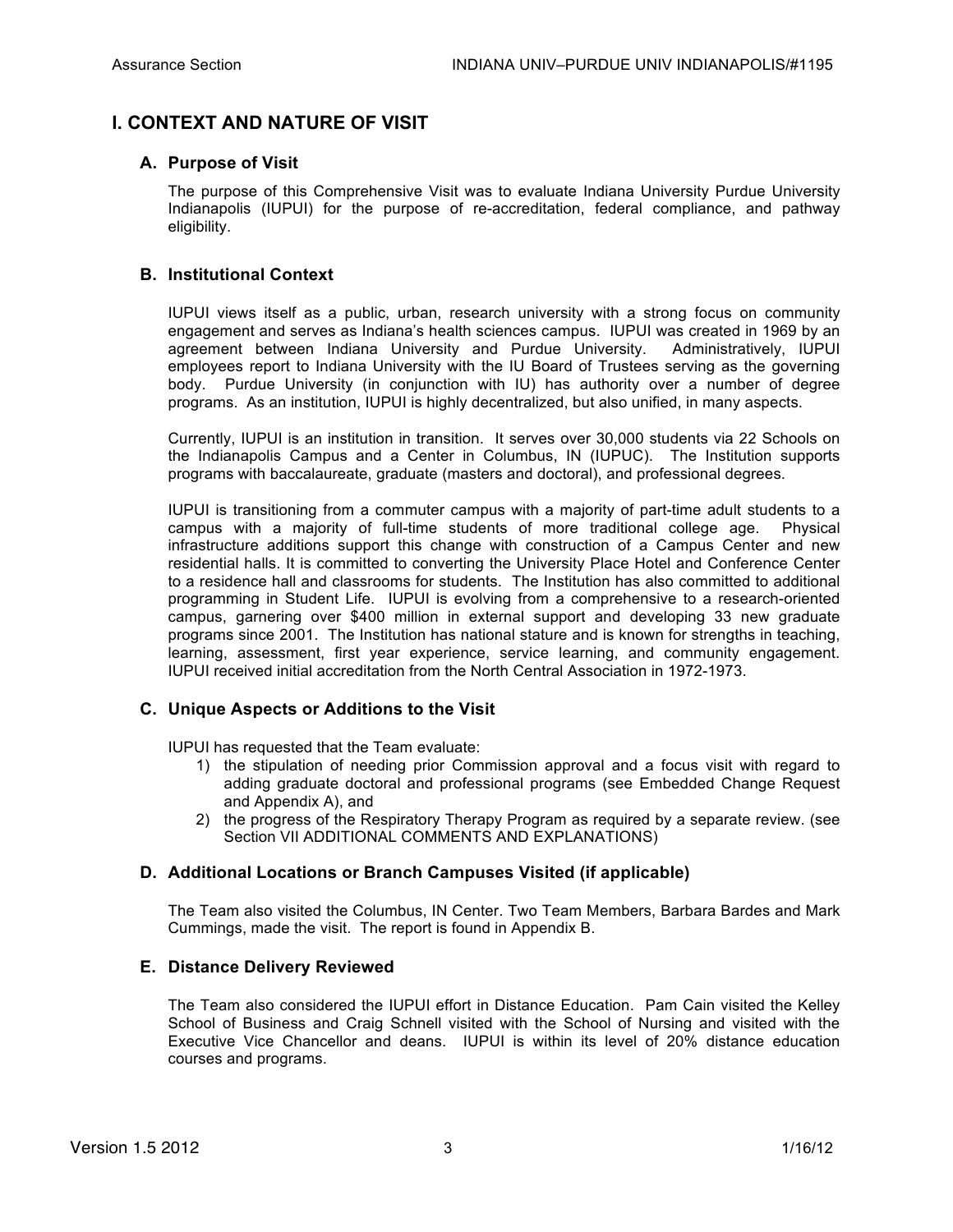# **F. Interactions with Constituencies**

**Chancellor** Executive Vice Chancellor and Chief Academic Officer (CAO) Vice Chancellor and Dean Vice Chancellor – Finance and Administration (CFO) (+5) Vice President for Development (+2) Vice Chancellor for Research Vice Chancellor for Student Life + 4 Directors Associate Vice Chancellor – Enrollment Services Associate Vice Chancellor for International Affairs Assistant to the Vice Chancellor for External Affairs Associate Vice Chancellor for Academic Affairs Special Assistant to the Vice Chancellor and Dean, Columbus Director of Institutional Research (and 5 staff) Associate Dean – Research and Graduate Studies 2012 Committee (Self-Study) (24) Senior Advisor to the Chancellor for Academic Planning & Evaluation Board of Advisors (9) Board of Trustees (2) School Leaders Business – Associate Dean Dentistry – Dean (+2) Medicine – Executive Associate Dean for Research Affairs Nursing – Dean (+8 Faculty) Education – Dean Liberal Arts – Dean Mechanical Engineering Chair, Columbus Health and Rehabilitation Sciences – Dean University Libraries – Dean (+8) Journalism – Dean Social Work – Dean (+4) University College – Dean Honors College – Dean Philanthropy – Dean Herron School of Art – Dean Engineering and Technology - Dean Law – Dean Informatics – Dean Science – Dean Physical Education and Tourism Management – Dean Information Technology – Dean SPEA – School of Public and Environmental Affairs – Dean (+1) **Centers** Center for Teaching and Learning ( ) Center for Service and Learning (3) Center for Research and Learning ( ) Community Learning Network ( ) Undergraduate Students (6) Graduate Students (5) Faculty Council Leaders ( ) Staff Open (38) Faculty Open (41) Councils Graduate Council ( ) Graduate Affairs Committee ( ) Enrollment Leaders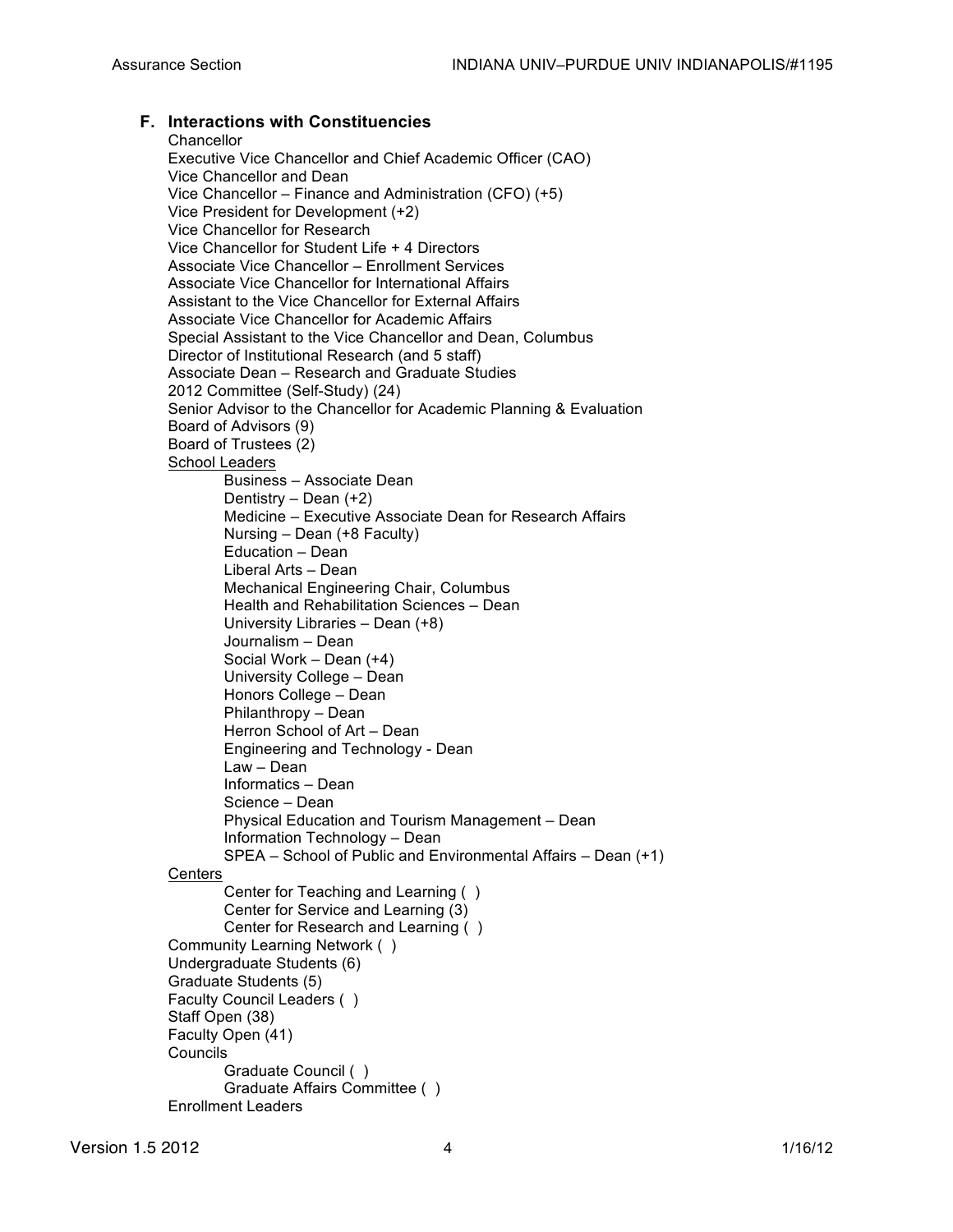Graduate Student Government Undergraduate Student Government Senior Business Analysts IU Health Physician Criterion Team 1 (6) Criterion Team 2 ( ) Criterion Team 3 ( ) Criterion Team 4 ( ) Criterion Team 5 ( ) Alumni (10) Program Review and Assessment Committee (25) IUPUI Student Body President Staff Council Leaders (8) *Persons Interviewed at Indiana University Purdue University Columbus* Vice Chancellor and Dean Representatives of the IUPUC Board of Advisors (5) Associate Dean of Academic Affairs Special Assistant to the Vice Chancellor and Dean Director of Institutional Research Assistant to the Vice Chancellor for External Affairs Student Affairs Director Division Heads and key personnel **Science** Nursing Education Business Liberal Arts Mechanical Engineering Director, University College IUPUC Students (6)

# **G. Principal Documents, Materials, and Web Pages Reviewed**

IUPUI Self-Study Report IUPUI Chancellor's Annual Report to the Community Report of a Visit to Indiana University Purdue University Indianapolis, November 9-11, 1992 Report: A Comprehensive Evaluation Visit to Indiana University Purdue University Indianapolis, November 18-20, 2002 Chancellor's Guideposts 2011 Campus Institutional Portfolio Goals for Implementing IUPUI's Mission IUPUI Performance Reports (2010 and preliminary 2011) Office of Diversity, Equity, and Inclusion Office for Women Office of Equal Opportunity Lesbian, Gay, Bisexual, and Transgender Faculty and Staff Council Asian Pacific American Faculty-Staff Council Staff Council Diversity Committee Black Faculty-Staff Council Latino Faculty-Staff Council Multicultural Success Center Office of Adaptive Educational Services Agendas and Minutes of the IU Board of Trustees Common Theme Project Honors College Principles of Undergraduate Learning Principles of Graduate and Professional Learning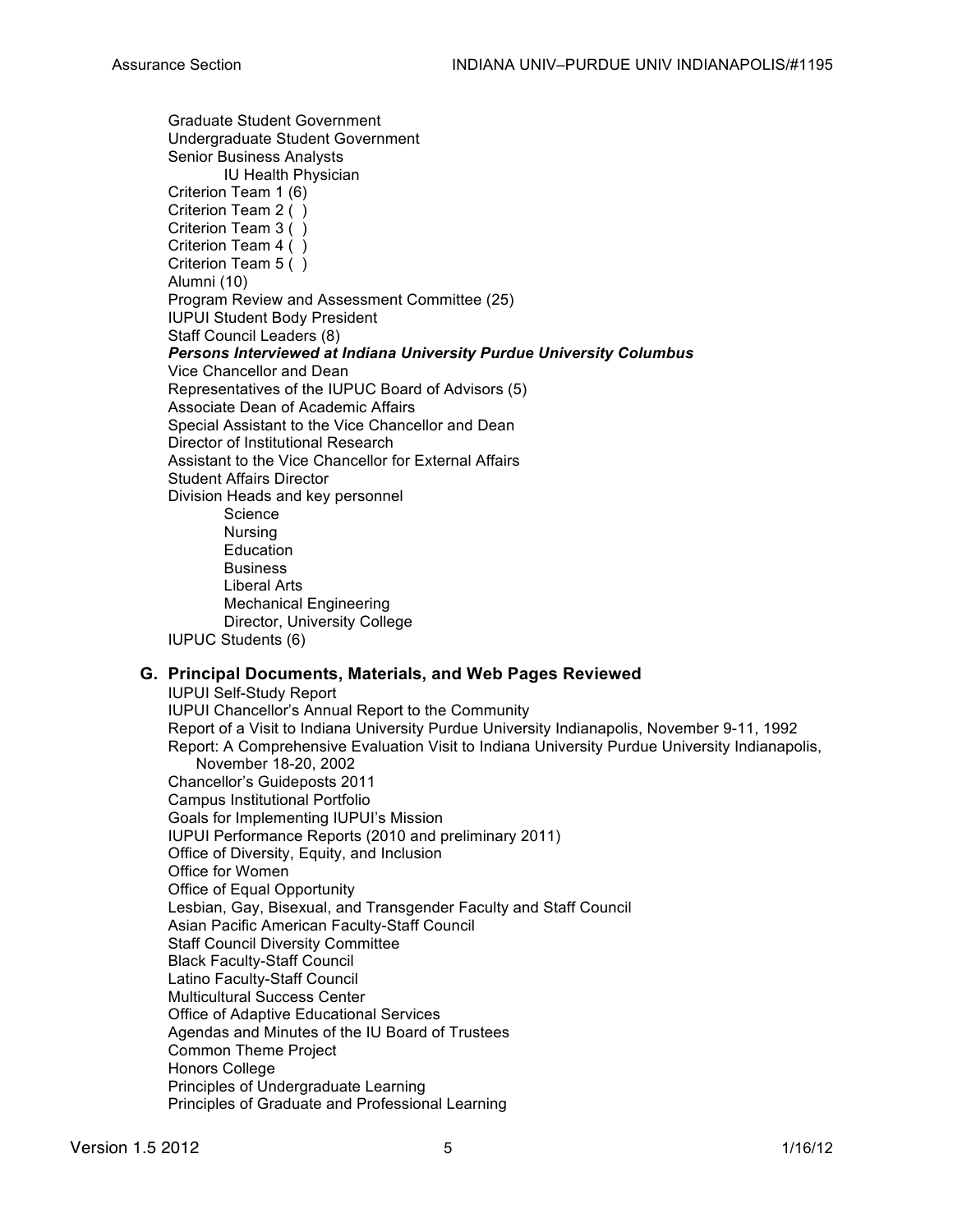Update on the IUPUI Academic Plan (2011) RISE Academic Plan for Implementing IUPUI's Mission IUPUI Faculty Handbook IUPUI Student Handbook (The Code of Student Conduct) University Policies (Select Areas) IUPUI Police IUPUI Faculty Council IUPUI Student Government IUPUI Staff Council

# **II. COMMITMENT TO PEER REVIEW**

# **A. Comprehensiveness of the Self-Study Process**

The Self-Study process began in the Fall of 2008. It was led by the co-chairs –Senior Advisor to the Chancellor and Associate Vice Chancellor for Academic Affairs. In 2009, it became the "2012 Committee." The process involved many of the key structural campus committees and units on the campus. Criterion Teams were appointed. The total campus was engaged in Town Hall meetings. Materials were placed on the Web and distributed online via monthly newsletter. Drafts were posted on the internet, with an invitation for all stakeholders to respond. Another Town Hall Meeting was held, soliciting specific feedback. The Team is satisfied that the self-study process was open, transparent, and inclusive.

# **B. Integrity of the Self-Study Report**

The Team is satisfied that the Self-Study Report was validated and supported by evidence in the form of reports, catalogs, meeting minutes, and other materials listed in Section I. E. Principal Documents. For each criterion, a summary of strengths and challenges was presented.

# **C. Adequacy of Progress in Addressing Previously Identified Challenges**

1. The team considers the response of the institution to previously identified challenges to be adequate.

> The Team performing the Comprehensive Visit in November 2002, did not identify any concerns.

# **D. Notification of Evaluation Visit and Solicitation of Third-Party Comment**

1. Requirements were fulfilled.

Fourteen responses were received. Most were supportive. The most cited negative response dealt with inadequate parking.

# **III. COMPLIANCE WITH FEDERAL REQUIREMENTS**

The Team reviewed the required Title IV compliance areas and the student complaint information. The Team report is found in Appendix C.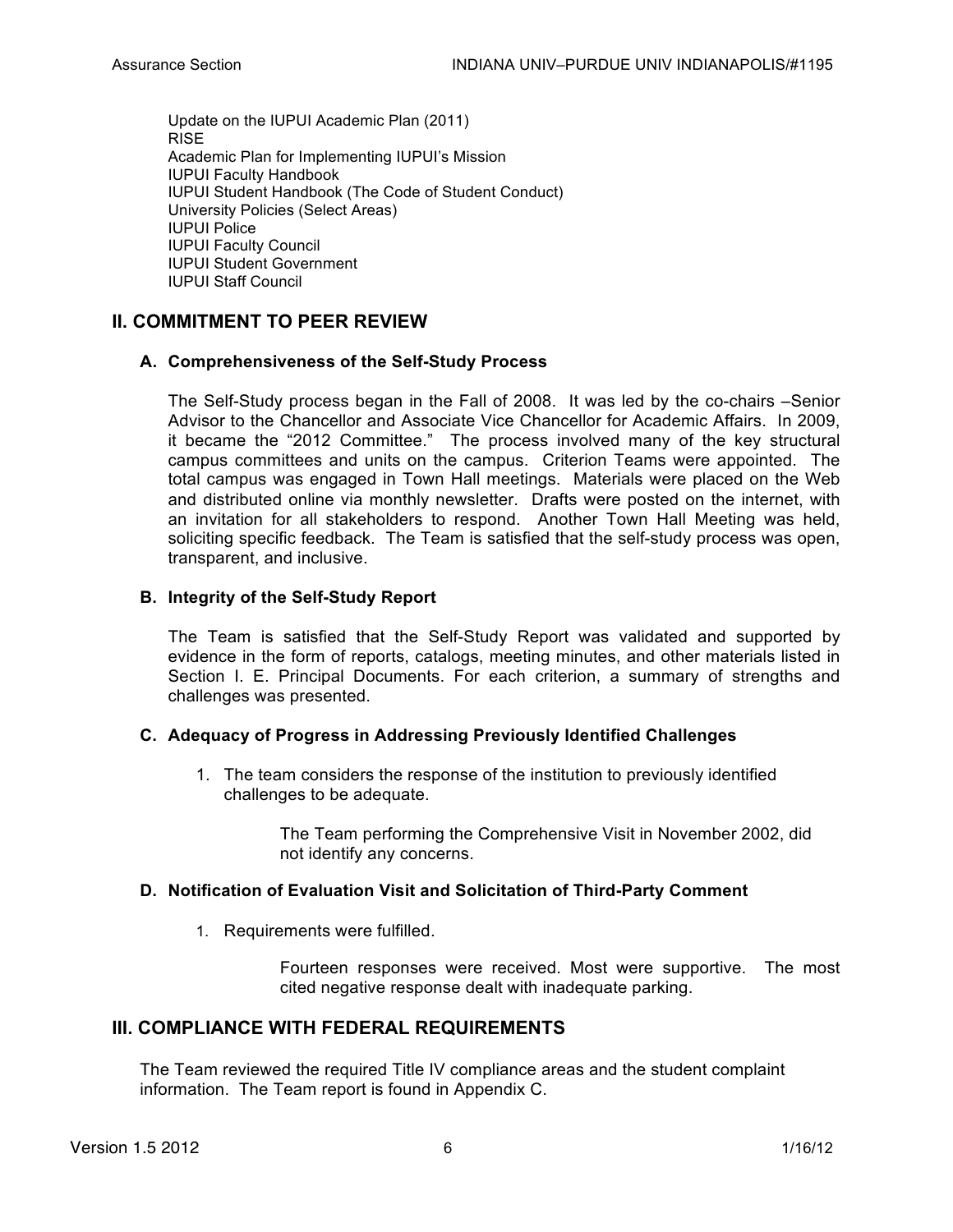# **IV. FULFILLMENT OF THE CRITERIA**

**CRITERION ONE: MISSION AND INTEGRITY.** The organization operates with integrity to ensure the fulfillment of its mission through structures and processes that involve the board, administration, faculty, staff, and students.

# **1. Evidence that Core Components are met**

## **a. The organization's mission documents are clear and articulate publicly the organization's commitments.**

Indiana University Purdue University Indianapolis (IUPUI) has its own mission statement approved by the Board of Trustees of Indiana University. In addition, IUPUI's mission statement focuses on the development of a professional workforce to collaborate on urban issues and education, and to create a vibrant learning and campus life experience. The Board of Trustees, administration, faculty, students, and staff can identify and articulate the mission statement and understand its implications for the University. The mission statement is disseminated widely throughout the Institution, it is readily accessible to constituents and the public, and it is presently linked to the strategic plan as major components of its major goal.

The IUPUI mission statement has been reviewed periodically but remains unchanged since 2005. The stability of the mission statement has served as a consistent beacon in guiding the activities of the administration, faculty, staff, and students at IUPUI for the past seven years. There exists an annual monitoring process that oversees and assesses implementation of the mission statement. The University is set to embark on a new strategic planning initiative that may result in an updated and revised mission statement in the future. Currently, there is no expressed sense of urgency to revise the current mission statement.

#### **b. In its mission documents, the organization recognizes the diversity of constituencies, and the greater society it serves.**

The mission document takes into account obligations to citizens of Indiana and the intellectual, cultural, social, and economic interests of its constituents. Specific mention is made of the diversity of the individuals IUPUI serves. As a campus with a diverse student population, IUPUI has several organizations that describe its relationship and responsibilities to its varied campus constituents. Representative organizations include: Office for Women; Office of Equal Opportunity; LGBT Faculty-Staff Council; Asian Pacific American Faculty-Staff Council; Black Faculty-Staff Council; Latino Faculty-Staff Council; MultiCultural Success Center; and the Office of Adaptive Educational Services.

The current strategic plan includes embracing diversity as a goal and serves as a clear indication of the campus commitment to diversity as a main component of the strategic plan. In efforts to turn mission goals into reality, IUPUI closely monitors implementation actions through its Annual Performance Reports. Based on its own internal assessment, the Institution is fully aware of its shortcomings in meeting defined targets in select areas related to diversity.

IUPUI has established administrative structures (Diversity Councils, Office of Diversity, Equity, and Inclusion) that recognize the issue of diversity and has demonstrated a commitment to create a highly diverse faculty, staff, and student population. Despite creation of an appropriate structure, outcomes data point to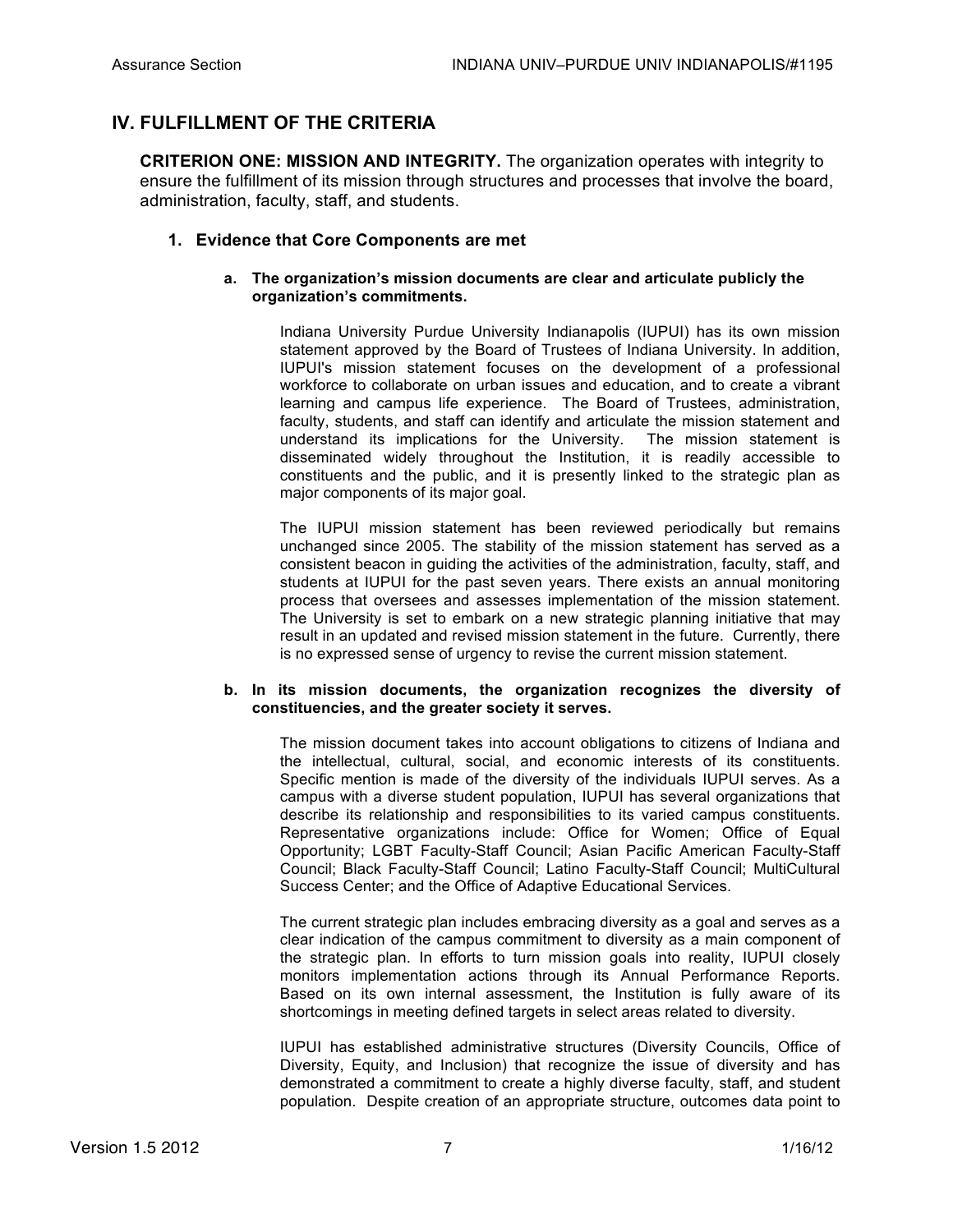slow progress in achieving a greater balance in diversity at certain levels. Findings included in the recent 2012 Diversity Report reveal that the University gave itself low marks for faculty diversity, campus leadership in terms of the number of women and minorities, and the goal of creating a positive campus climate for diversity.

#### **c. Understanding of and support of the mission pervade the organization.**

The mission statement is widely publicized among its constituents and readily recognized by the communities that IUPUI serves. Comments were made by several individuals that greater effort is needed to publicize the mission and identity of the university more effectively to the general public.

The most recent strategic plan is mission-centered and coordinated with financial and programmatic planning efforts promoted by the university. The process by which this plan was developed included a full review at numerous, well-attended, open, public forums both on campus and in the community. This process, inclusive of campus-related units and individuals, is indicative of the awareness of the campus mission and engagement in making that mission operational.

#### **d. The organization's governance and administrative structures promote effective leadership and support collaborative processes that enable the organization to fulfill its mission.**

To implement the mission statement, IUPUI has managed to organize itself in ways that rationally apportion administrative and educational functions, making it possible for administrators, faculty, and staff to fulfill their roles in the implementation of mission statements and strategic plan. There is a shared responsibility of the diverse constituents within the university, a task made more complex and more difficult to achieve due to IUPUI's shared relationships with Indiana University and Purdue University.

IUPUI's governance and administrative structure allows IUPUI to achieve its mission. Clearly, IUPUI operates in a complex structure, with intricate patterns of centralization and decentralization which offer both benefits and obstacles, yet seems to work. The University administration, faculty, and staff effectively use their leadership, focused efforts, and resources to continue to improve IUPUI. Although the structure may be cumbersome, there is no evidence that attempts to realize the mission of IUPUI have been compromised.

## **e. The organization upholds and protects its integrity.**

Based on discussions with administrators and faculty and a review of institutional policies, IUPUI has implemented clear and fair policies regarding governance, human resources, compensation, promotions, and support services for the conduct of university operations.

IUPUI operates with integrity in its dealings with students and employees as evidenced by the policies and procedures which guide the campus. The IU Board of Trustees operates in compliance with Indiana Code and elaborates a broad set of policies which govern IU and, thus, IUPUI. The Indiana University Policies web site contains a searchable set of all policies which govern academics, administration and operations, finances, human resources, information technology, and research. Expectation of compliance with federal and state regulations is evident. In addition, the University has been responsive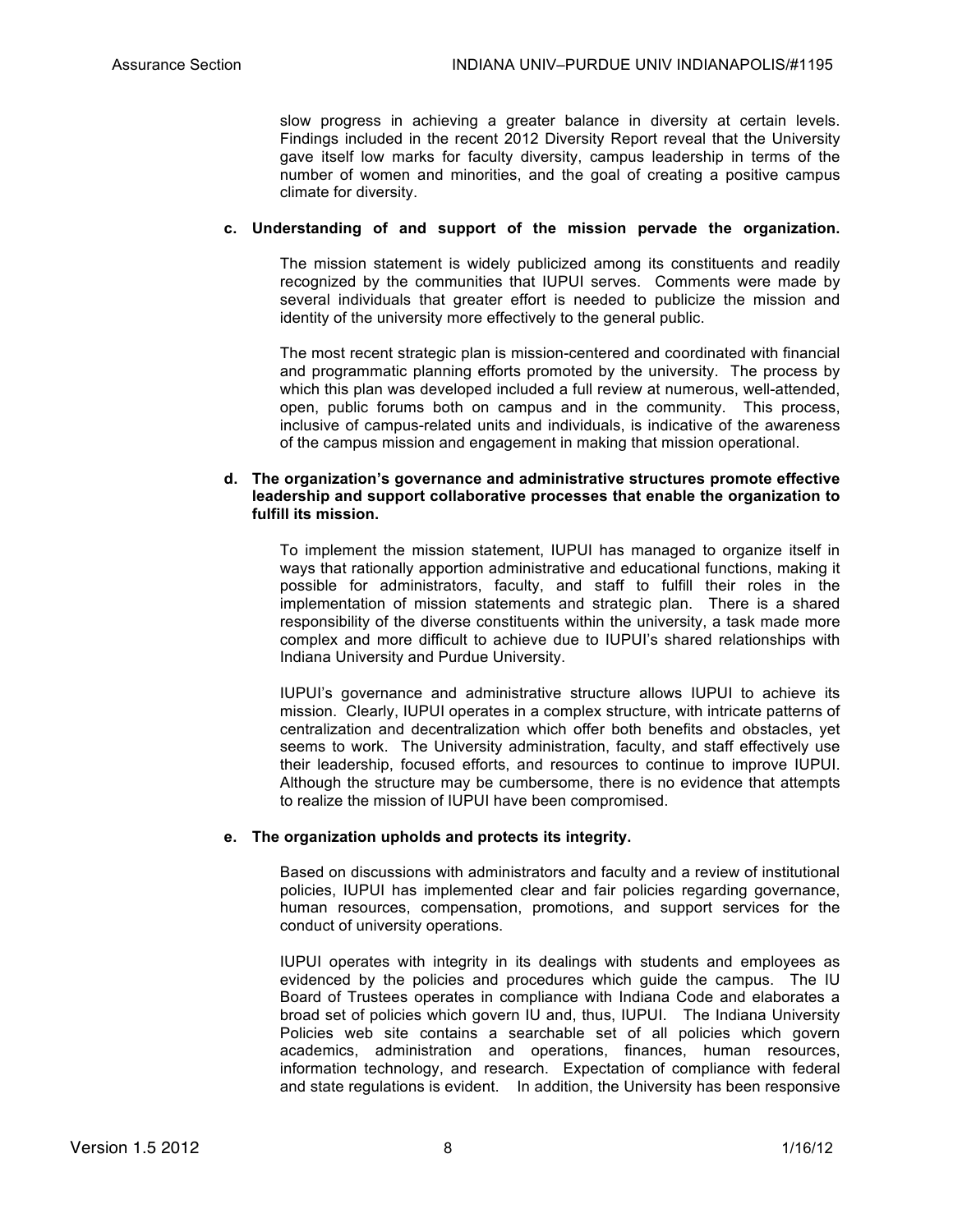in the creation of policies to address abuse prevention as brought to light by recent events at Pennsylvania State University.

**2. Evidence that one or more specified Core Components need institutional attention.**

None noted.

**3. Evidence that one or more specified Core Components require Commission follow-up.**

None noted.

**4. Evidence that one or more specified Core Components are not met and require Commission follow-up.**

None noted.

## **Recommendation of the Team**

Criterion is met; no Commission follow-up recommended.

**CRITERION TWO: PREPARING FOR THE FUTURE.** The organization's allocation of resources and its processes for evaluation and planning demonstrate its capacity to fulfill its mission, improve the quality of its education, and respond to future challenges and opportunities.

# **1. Evidence that Core Components are met**

## **a. The organization realistically prepares for a future shaped by multiple societal and economic trends.**

IUPUI realistically prepares for a future shaped by multiple societal and economic trends through environmental scans performed by its Office of Information Management and Institutional Research (IMIR), including enrollment forecasts, benchmarking to peers, and obtaining data from internal and external state and regional studies. IUPUI leadership depends on these and other inputs to identify and prioritize long-term goals. Specific plans, such as the Academic Plan, and implementation teams give rise to specific strategies to achieve these goals.

## **b. The organization's resource base supports its educational programs and its plans for maintaining and strengthening their quality in the future.**

IUPUI uses a system of Responsibility Center Management to organize its resources to support its educational programs and strengthen their quality. Permanent and ad hoc structures (such as campus-wide investment pools, college- and campus-level reserves, and dean-level plans to grow income) work together to manage fluctuations in the availability of resources and in the demand for services. IUPUI's success in meeting its planning goals (such as doubling its sponsored program totals, bachelor's degrees granted, and service learning activity) is strong evidence of its capacity to strengthen the quality of its programs. Such successes have attracted philanthropic support of \$1.039 billion led by an effective Development Foundation that meaningfully supplements other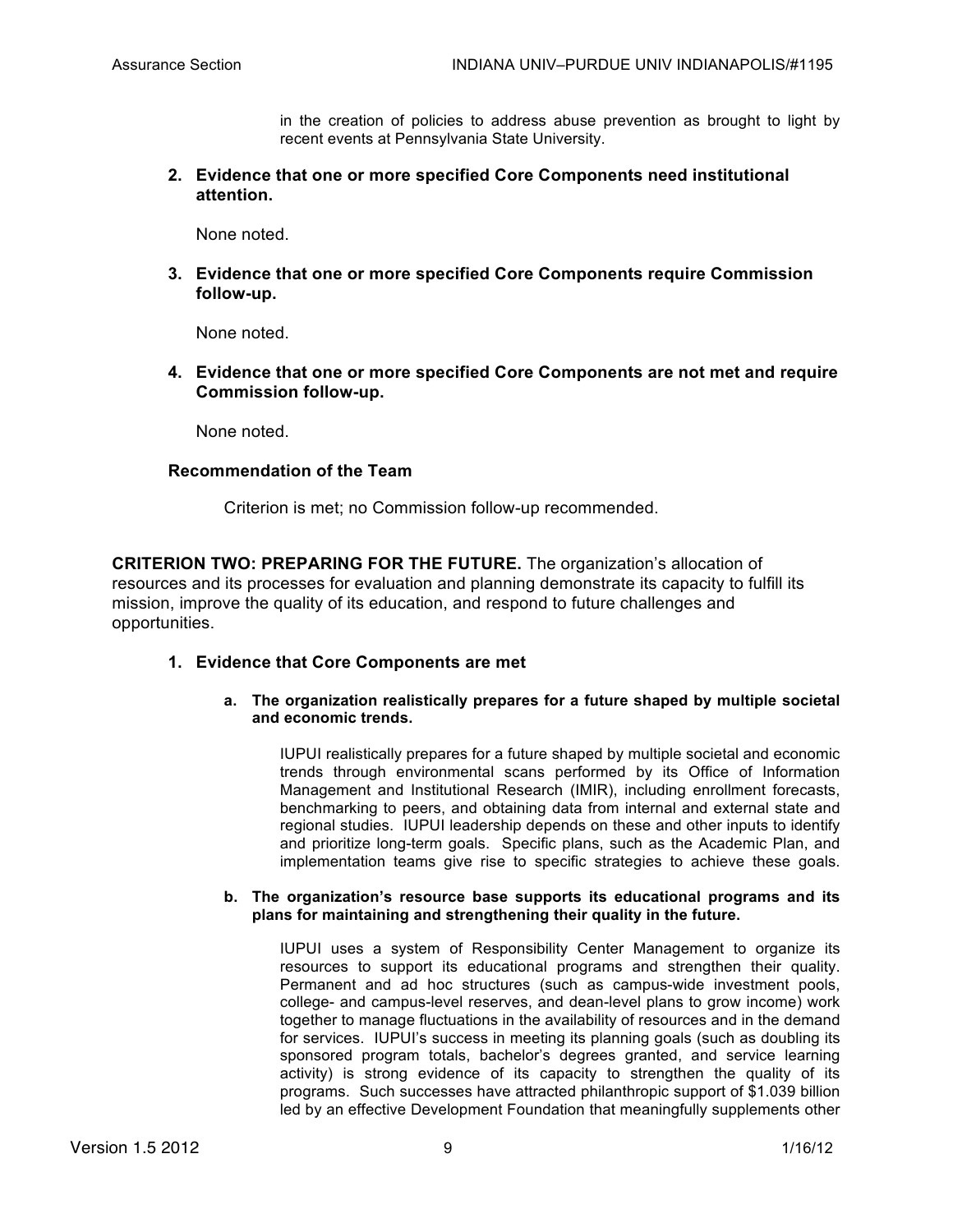resources. Expanded sponsored programs by faculty activity has further strengthened the research base and created opportunities for improvement. Faculty, staff, and student surveys support the notion that this success is felt across the campus. Despite a decline (50% to 35%) in state support, IUPUI remains a financially sound Institution.

## **c. The organization's ongoing evaluation and assessment processes provide reliable evidence of institutional effectiveness that clearly informs strategies for continuous improvement.**

IUPUI demonstrates a strong commitment to evaluation and assessment processes that provide ongoing and important guidance for continuous improvement. The Annual IUPUI Performance Report is a central and highlyvisible example of the work of the Division of Planning and Institutional Improvement to foster a culture of evidence-based decision-making. Annual reports from deans and vice chancellors that are collected using a uniform webbased template ensure alignment between unit and campus plans. This cumulative evidence is reviewed for each mission-related campus goal by a group of campus stakeholders each year and reported to the entire campus in a clear, intuitively-understandable, readily-available format. Periodic program and administrative reviews further enhance the accountability of units to continuously seek improvement.

#### **d. All levels of planning align with the organization's mission, thereby enhancing its capacity to fulfill that mission.**

In addition to the work of the Division of Planning and Institutional Improvement in unifying data collection and analysis, alignment across levels of planning is also supported by "cluster conversations" during annual budget hearings. The upcoming strategic planning effort will present the opportunity to bring together planning processes across academic, financial, and enrollment domains in new and powerful ways. A proposed Strategic Enrollment Management task force that will be part of this effort provides a particular chance to shape the future of the Institution.

Changes in on-line offerings are under consideration at IU which is investing about \$8 million over 3 years to expand this mode of instruction delivery, as consistent with its mission. At IUPUI, the CAO has taken the responsibility to coordinate such changes. IUPUI will also provide additional resources to implement the development of new programs.

# **2. Evidence that one or more specified Core Components need institutional attention.**

None noted.

# **3. Evidence that one or more specified Core Components require Commission follow-up.**

None noted.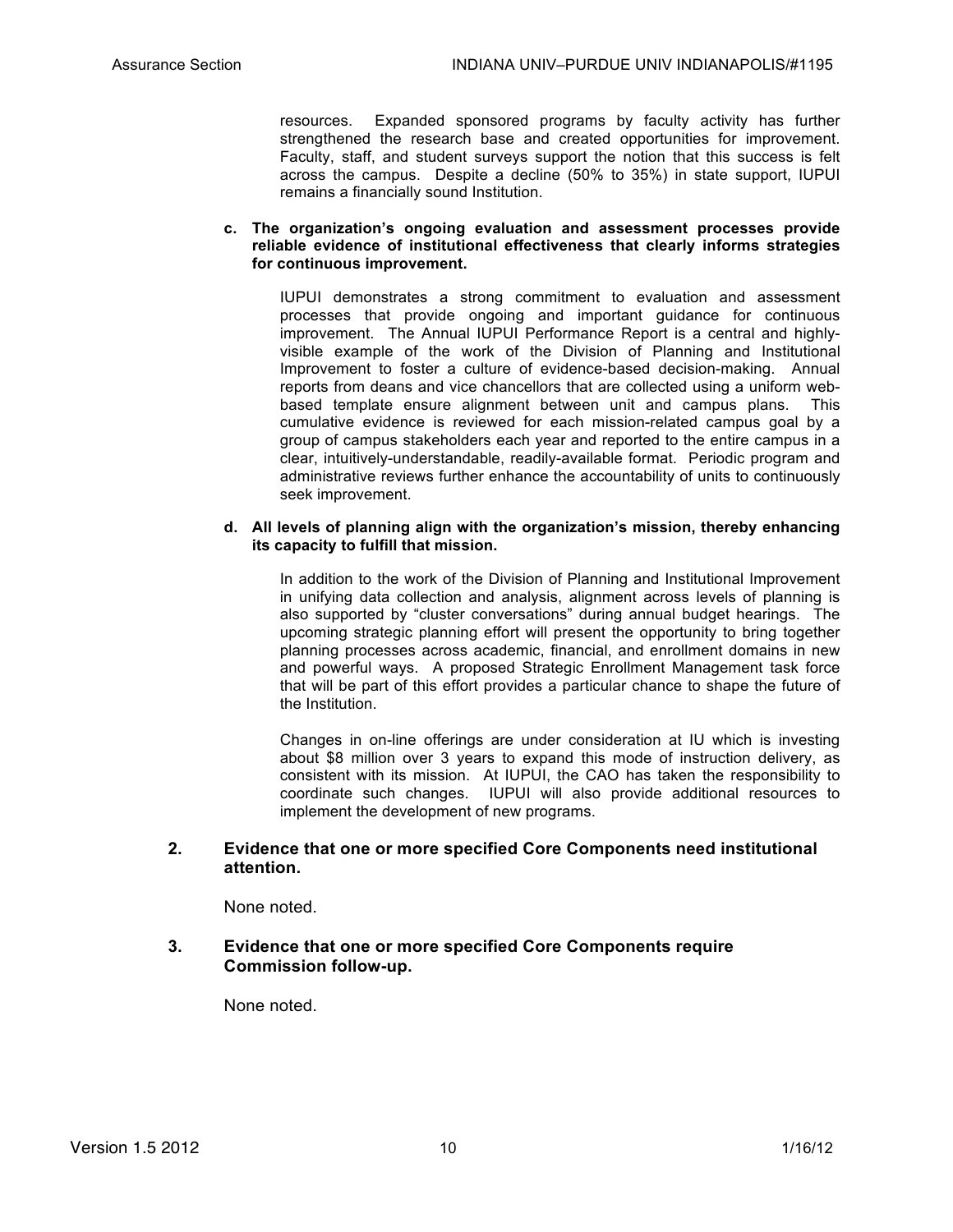# **4. Evidence that one or more specified Core Components are not met and require Commission follow-up. (Sanction or adverse action may be warranted.)**

None noted.

# **Recommendation of the Team**

Criterion is met; no Commission follow-up recommended.

**CRITERION THREE: STUDENT LEARNING AND EFFECTIVE TEACHING.** The organization provides evidence of student learning and teaching effectiveness that demonstrates it is fulfilling its educational mission.

# **1. Evidence that Core Components are met**

## **a. The organization's goals for student learning outcomes are clearly stated for each educational program and make effective assessment possible.**

Assessment is one of the University's strengths. "Principles of Undergraduate Learning" (PULs) have been identified and integrated across programs and majors (Written, Visual and Oral Communication Skills; Information Resource Skills; Critical Thinking; Integration and Applications of Knowledge; Intellectual Depth, Breadth, and Adaptiveness; Understanding Society and Culture; Values and Ethics). Every course addresses one or more of these as major or moderate objectives and includes assessment of those objectives in assignments for the course. The Registrar's Office records the instructors' ratings on PULs along with the course grades. That information is summarized by IMIR staff and shared with instructors and departments to use in making program adjustments.

At the graduate level, the University has Principles of Graduate and Professional Learning (Demonstrated mastery of the knowledge and skills expected for the degree and for professionalism and success in the field; Thinking critically, applying good judgment in professional and person situations; Communicating professionally). Again, these learning outcomes are assessed in courses and the data are summarized at the program level for program assessment and improvement.

The overall assessment process is under the purview of the Program Review and Assessment Committee. The self-study report, assessments reports in the resource room, and on-campus interviews clearly evidenced that assessment data are regularly collected and used to improve curricula.

On-line courses undergo extensive evaluation and assessment using similar processes as traditional offerings. New programs undergo similar approval processes as traditional on the IUPUI campus, followed by specific approval processes at IU or PU, and finally, to the Indiana Commission on Higher Education, which reviews and approves on-line programs.

## **b. The organization values and supports effective teaching.**

The University has a Center for Teaching and Learning (CTL) which sponsors learning activities ranging from orientation for new faculty, to workshops for Associate (adjunct) faculty, to longer term "courses" that address better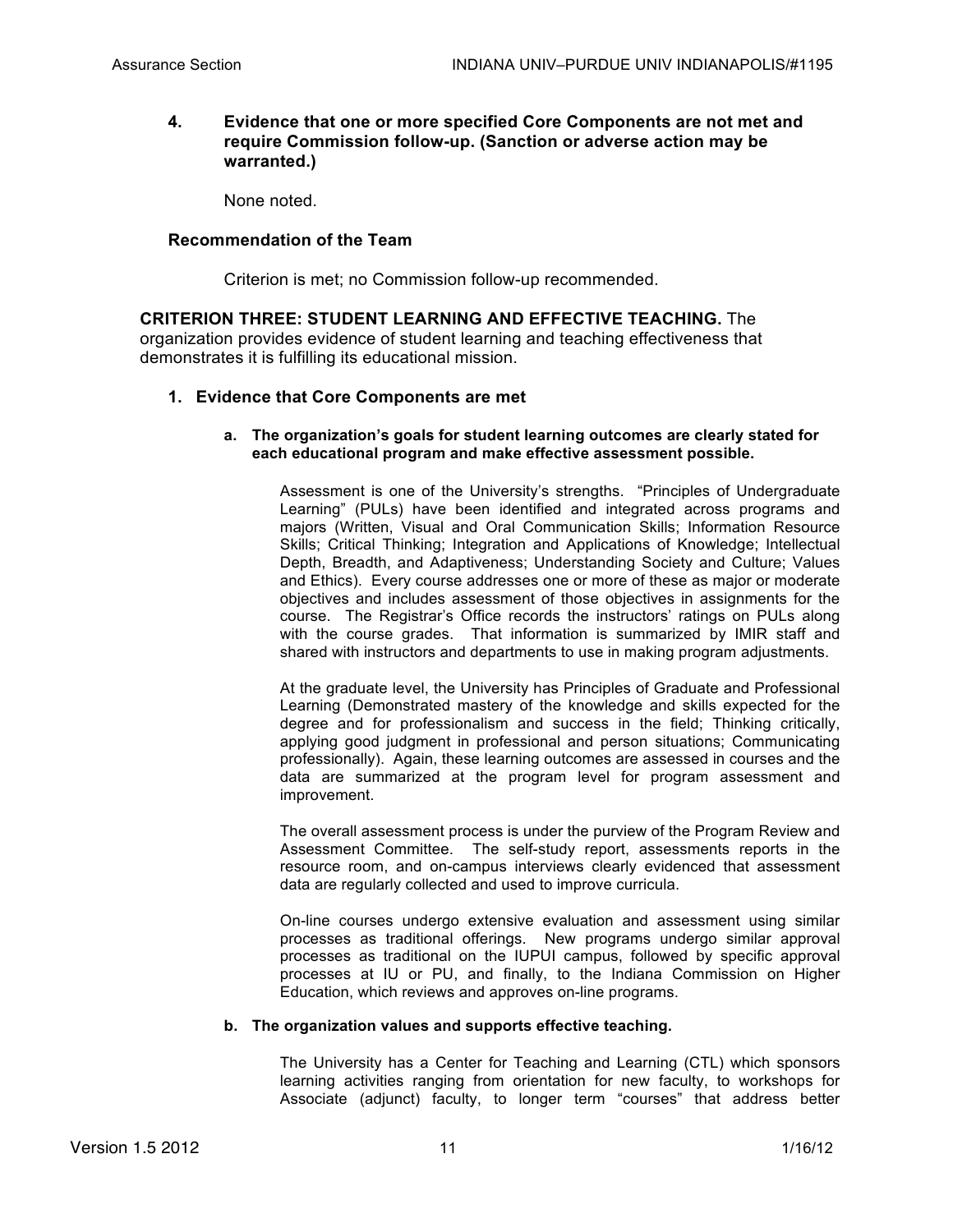integrating technology into the curriculum and pedagogy. The Center for Teaching and Learning also provides training and support for faculty integrating PULs into their courses.

## **c. The organization creates effective learning environments.**

IUPUI has made a concerted effort in the last ten years to improve the learning environment at the campus with noteworthy results. The construction and opening of the new Campus Center created a number of spaces for students to hold meetings, study in quiet areas, study in group settings, and, in the same building, access important student services including the admission office, the registrar's office, and student organizations.

Opening in 1994, the University Library provides access to an extensive collection of monographs and articles as well as electronic access. Included in the Library is the newly renovated space for the Honors College which currently enrolls almost 800 students. The Library has installed a new, configural space for library instructional classes as well as a Rich Media area that gives students access to the latest tools in creating multi-media projects.

The campus provides excellent access to information technology resources throughout all the buildings. While there was some discomfort with the Information Technology division of Indiana University taking over all public computer stations and installing common software and hardware, faculty and administrators agree that students should be able to access the internet and the Oncourse course management system from any building on the campus with ease and familiarity with the software. It is clear that providing access to the internet and web-based technology is a priority at IUPUI: there are public computers in the conference center, on the various floors of the Campus Center, and throughout the campus.

One very innovative program at IUPUI encourages departments and colleges to improve the learning environment in a specific building. The Learning Spaces initiative is a competitive grant program which provides funds to departments, colleges, and organizations to remodel spaces to provide student-friendly computer equipped spaces, electronic classrooms, or collaborative learning spaces.

The entire community, students, faculty, and staff are aware of RISE–Research, International, Service Learning, and Experiential Learning. This University commitment is clear, well understood, and implemented across programs. All students are encouraged to integrate at least two of these initiatives into their programs and honors students, all four. Reports and discussions with students suggest that they take these suggestions seriously and most include at least some service learning in their programs.

It is important to note how much emphasis IUPUI places on support services that increase student success, retention, and graduation. The University College has pioneered many of these support services including summer Bridge programs for college-bound youth, the First Year Seminar which now enrolls more than 5000 students annually, the STAR (Students Taking Academic Responsibility) program, career advising, Themed Learning Communities, and many other special programs to help students succeed in their first year.

The distance education offerings at IUPUI constitute an average of 8-9% of course offerings delivered to about 30% of the students. Approximately 10% of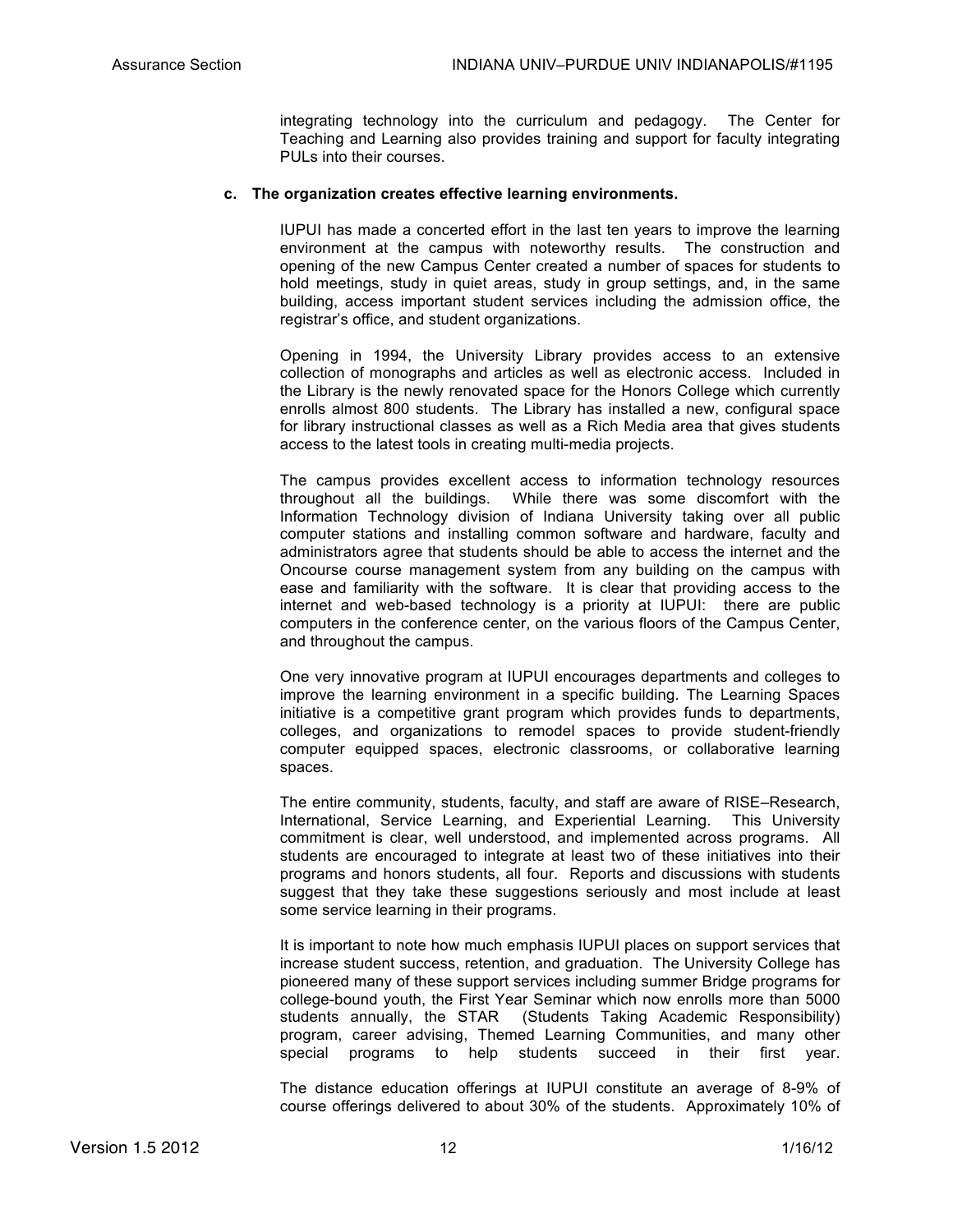degrees are offered by distance education mode. As with many other activities at IUPUI, and consistent with traditionally delivered programs, each academic unit has oversight and management of its online courses and programs. Level of experience varies with the academic unit with Nursing and Business having the longest record of on-line course/program offerings.

On-line education is supported technologically by the University Information Technology Services (UITS). The teaching platform used is Oncourse. Faculty receive training in the use of this teaching platform. Most faculty teaching on-line also teach by traditional classroom methodology. The Center for Teaching and Learning has instructional technology support staff to support web course design and implementation. Students taking on-line courses have access to all student services that traditional class students have. Students taking on-line courses must sign in using USER ID and password.

## **d. The organization's learning resources support student learning and effective teaching.**

At IUPUI, the strategic planning process supports the stated goals of student learning through the completion of new buildings and laboratories, the remodeling of buildings to better support student learning, and the provision of numerous support services for students. At the present time, IUPUI is in the process of constructing two new laboratory buildings supporting graduate and clinical students in their research. In addition, construction is underway on a new building to support research and teaching in the School of Engineering and Technology and the School of Science. The University has also supported the creation of simulation labs in the medical professions and electronic classrooms throughout the campus.

The Schools at IUPUI operate on a Responsibility Center Management system, meaning that they can determine the use of their own revenue including the saving of reserve funds for projects to benefit teaching, learning, and research for their own students and faculty. While this might be seen as a pathway to exclusive use of resources, the University and the Schools collaborate on the planning process, and new resources generally come online for the benefit of the entire campus. New open learning spaces have been created in the Business/SPEA Building, the School of Nursing, and new tutoring spaces have been developed in the School of Science for math, biology, and chemistry, respectively. As noted above, the library system clearly supports the needs of students and faculty in teaching and research.

In a university that clearly has adopted a culture of assessment, IUPUI demonstrates the effectiveness of its learning resources through periodic surveys of faculty and satisfaction surveys administered to the students. Survey results from these studies are posted on the internet.

# **2. Evidence that one or more specified Core Components need institutional attention.**

None noted.

# **3. Evidence that one or more specified Core Components require Commission follow-up.**

None noted.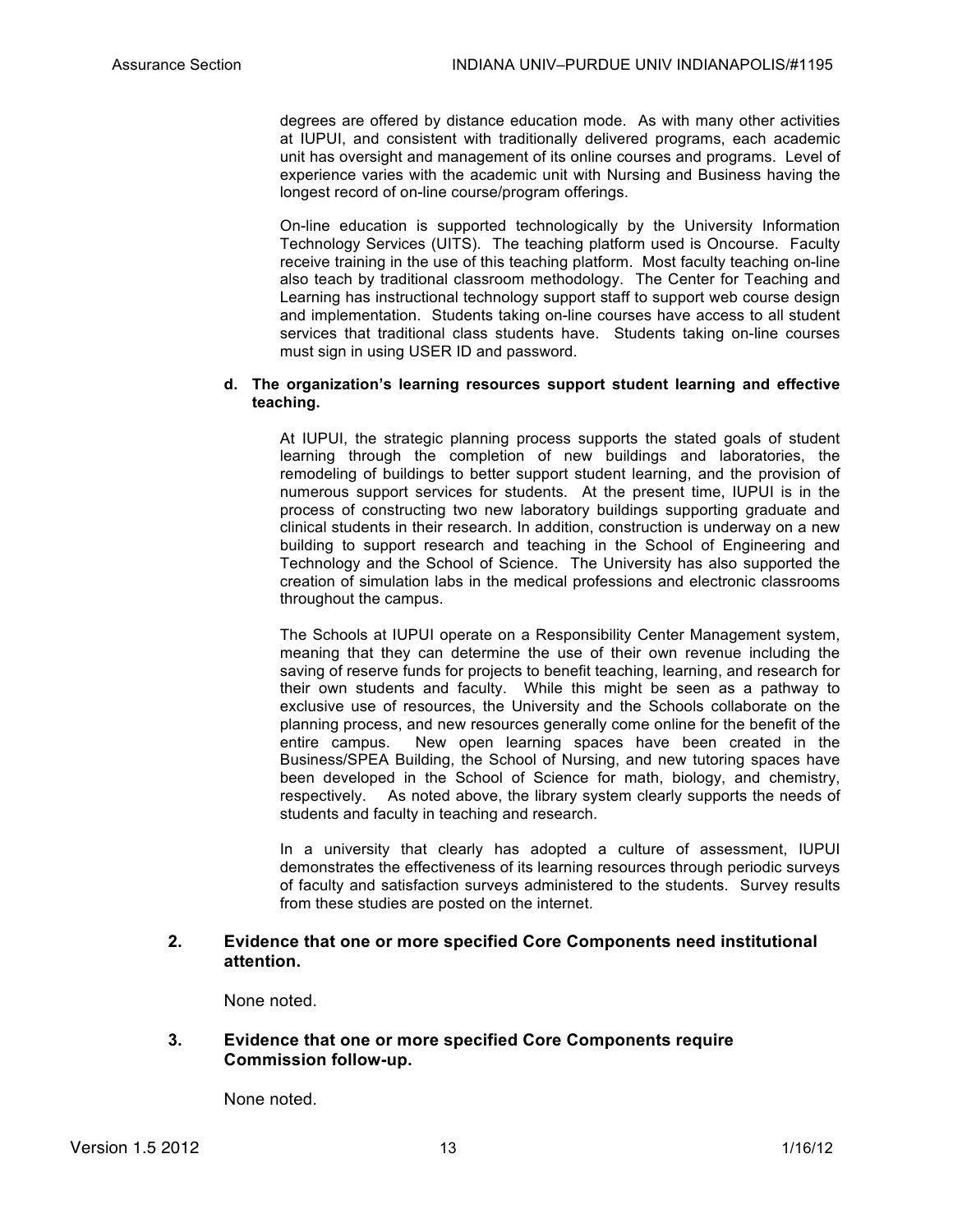# **4. Evidence that one or more specified Core Components are not met and require Commission follow-up. (Sanction or adverse action may be warranted.)**

None noted.

.

## **Recommendation of the Team**

Criterion is met; no Commission follow-up is recommended.

**CRITERION FOUR: ACQUISITION, DISCOVERY, AND APPLICATION OF KNOWLEDGE.**  The organization promotes a life of learning for its faculty, administration, staff, and students by fostering and supporting inquiry, creativity, practice, and social responsibility in ways consistent with its mission.

# **1. Evidence that Core Components are met**

## **a. The organization demonstrates, through the actions of its board, administrators, students, faculty, and staff, that it values a life of learning.**

IUPUI clearly values a life of learning. The University has identified Principles of Undergraduate Learning and Principles of Graduate and Professional Learning that are thoughtful, relevant to the 21st century, and designed to produce students that are lifelong learners and positioned to become leaders in their community and workplace. Not only is the classroom experience for undergraduates carefully planned, the University ensures that undergraduate students have ample opportunities to work with faculty members on research projects through the Center for Research and Learning. The importance the University ascribes to faculty research and creative activities is demonstrated through research initiatives (such as Signature Centers), support for academic freedom, and internal funding from the Office of the Vice Chancellor for Research through its Research Support Funds grant program. Moreover, the University recognizes successful researchers through high profile recognition awards, such as honorary distinctions (Chancellor's Professor and Distinguished Professor).

IUPUI has invested heavily in its physical infrastructure over the past decade. The investments of the University have been rewarded with great growth in external funding--to \$400.3 million dollars in 2010. Although many of these research dollars have been generated by the health science schools, all schools actively compete for research and creative activities funding. The University has successfully nurtured a thriving, and entrepreneurial, research culture.

#### **b. The organization demonstrates that acquisition of a breadth of knowledge and skills and the exercise of intellectual inquiry are integral to its educational programs.**

Through its educational programs, IUPUI demonstrates a strong commitment to student learning and the development of inquiry skills. More than a decade ago, it adopted Principles of Undergraduate Learning (PUL) and wove these principles into First Year Seminars and all undergraduate courses. Students work with advisors to ensure multiple exposures to each PUL as they progress through their undergraduate programs and the RISE (Research, International Experience, Service Learning, and Experiential Learning) initiative further promotes mastery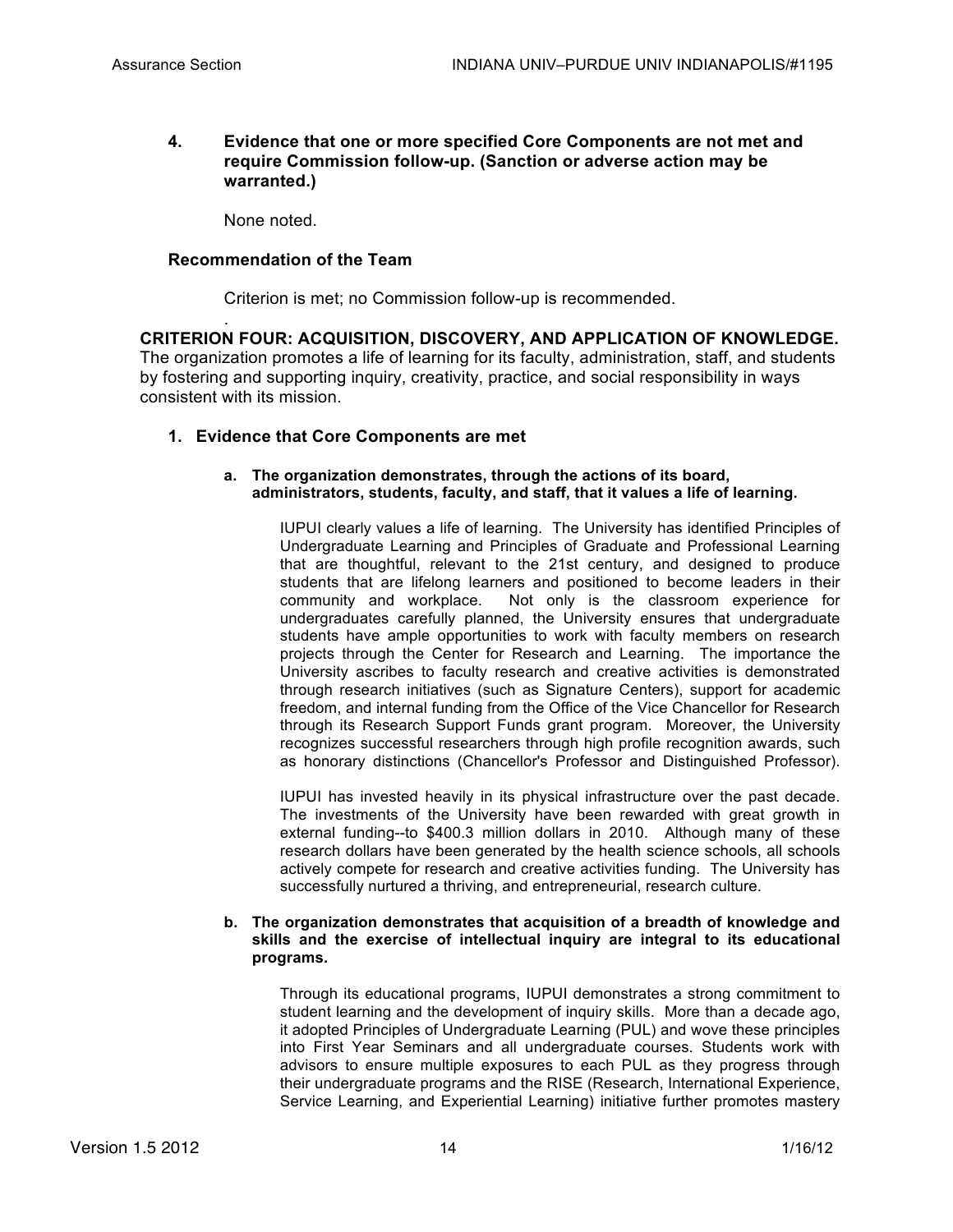of the PULs through research, experiential, and service learning. Assessments indicate that at the end of their undergraduate programs, students have attained proficiency in PUL skills and the success of that program led the faculty to develop a general education program for graduate students, as well, known as Principles of Graduate and Professional Learning. Overall, IUPUI is seen as an innovator and a national leader in general education and the growing effort to impart skills to students that encourage lifelong learning.

#### **c. The organization assesses the usefulness of its curricula to students who will live and work in a global, diverse, and technological society.**

The institution balances its commitment to serving Indianapolis *and* cultivating a global perspective, in addition to being inordinately intentional in addressing diversity. For instance, the College of Education recently developed a doctoral program in Urban Education, one of only a few in the United States. In addition, the Institution's defining PULs are grounded in developing dispositions commensurate with working and living in a globalized society. To that end, one of the Institution's general education initiatives requires undergraduates to demonstrate an appreciation of world cultures and to think transnationally and transculturally. Moreover, a recent study of internships by the Institution's Solution Center cites 8,559 students having participated in over 1.4 million hours of community-based projects and internships in 2010-2011. Two relatively new initiatives, IUPUI Common Theme and the Civic Minded Graduate, also illustrate the Institution's commitment to fostering both ethical and global perspectives. Finally, a number of programs and initiatives illustrate the Institution's commitment to issues related to diversity, including bodies such as the Chancellor's Diversity Cabinet and the IUPUI Intergroup Dialogue Initiative.

The Institution regularly surveys its students with the National Survey of Student Engagement (NSSE) and the IUPUI Student Satisfaction and Priorities Survey. Data from these surveys are tracked over time to evaluate relative progress on curricular and learning goals and to identify items for administrative attention.

## **d. The organization provides support to ensure that faculty, students, and staff acquire, discover, and apply knowledge responsibly.**

The Institution's commitment to ethical and responsible application of knowledge is evident in its PULs and in its practices that ensure ethical and responsible use of knowledge and research. "Values and Ethics" is one of the institution's PULs, and one of the Principles of Graduate and Professional Learning is "behaving in an ethical way both professionally and personally." One of the institution's General Education Initiatives requires students to "demonstrate ethical reasoning" and "convey understanding of how ethical issues and values frame and shape human conduct and ways of life." The Research Ethics, Education, and Policy, (REEP), an office of the larger Indiana University system administration, provides resources for ensuring responsible research conduct on the campuses of the system.

# **2. Evidence that one or more specified Core Components need institutional attention**

In discussions with a variety of faculty members, concerns were expressed over the loss of research administration functions by the IUPUI Office of the Vice Chancellor for Research. One concern was the procedure by which this change in policy was achieved. According to reports given to the Team, the change was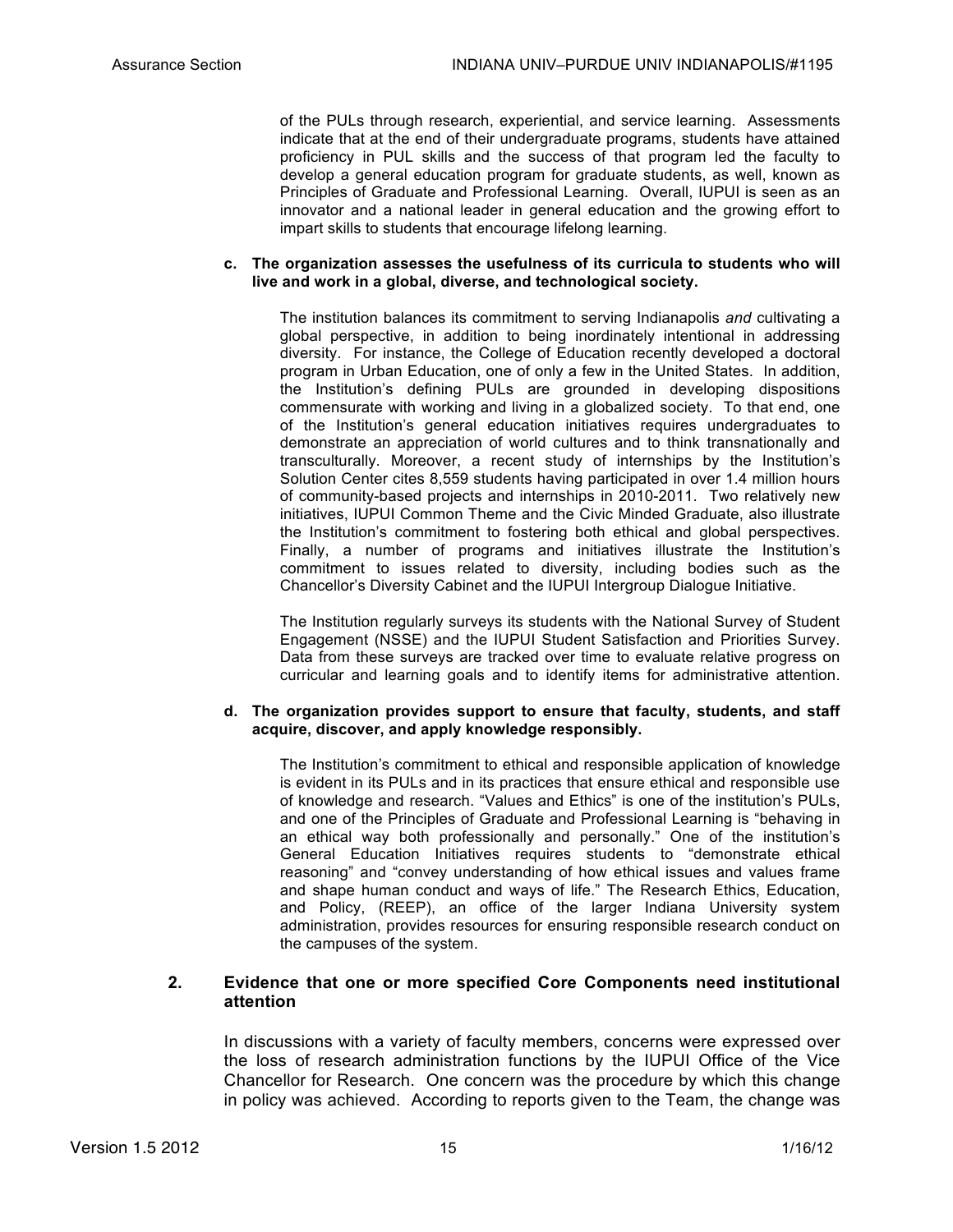made by IU's University Administration with little opportunity for input by IUPUI. Further concerns were expressed that since the change in policy, limited submission proposals by IUPUI were coming under increased scrutiny and, in some cases, being blocked. Although there may well be legitimate reasons for applying the brakes to limited submission proposals, such as encouraging greater collaboration between the Indianapolis and Bloomington campuses, one must be sensitive to the concern that these decisions are made because they are in the best interest of IU Bloomington rather than being in the best interest of IUPUI.

**3. Evidence that one or more specified Core Components require Commission follow-up.**

None noted.

**4. Evidence that one or more specified Core Components are not met and require Commission follow-up. (Sanction or adverse action may be warranted.)** 

None noted.

# **Recommendation of the Team**

Criterion is met; no Commission follow-up is recommended.

# **CRITERION FIVE: ENGAGEMENT AND SERVICE.**

- **1. Evidence that Core Components are met**
	- **a. The organization learns from the constituencies it serves and analyzes its capacity to serve their needs and expectations.**

IUPUI was founded to serve as an education incubator of intellectual, social, and economic development in the communities forming Indianapolis (and now the seven propinquitous counties). IUPUI excels at identifying and providing service to its constituents. That commitment to serving the community is evinced in the institutional mission statement, which proclaims the devotion of IUPUI to civic engagement, collaboration, and partnerships in the community.

Formal advisory boards are established at the campus, school/college, and departmental levels. From those boards, the Institution learns about expectations and demands of its constituents. Those conversations are keenly focused on work force demands when new degree programs are considered. Yet, the Institution also seeks to learn about more broadly defined community needs, as well. Because of the commitment to civic engagement, the conversations with the community have led to creation of interesting, indeed model, programming and partnerships in Indianapolis. For example, the long-established partnership with Indianapolis Public Schools has evolved to include engaged research and service learning projects to benefit the community and student learning at IUPUI. The depth of the partnerships on campus can be measured by the number of institutional units that contribute to it. They range from the health sciences, to education, to physical education, to the Polis Center.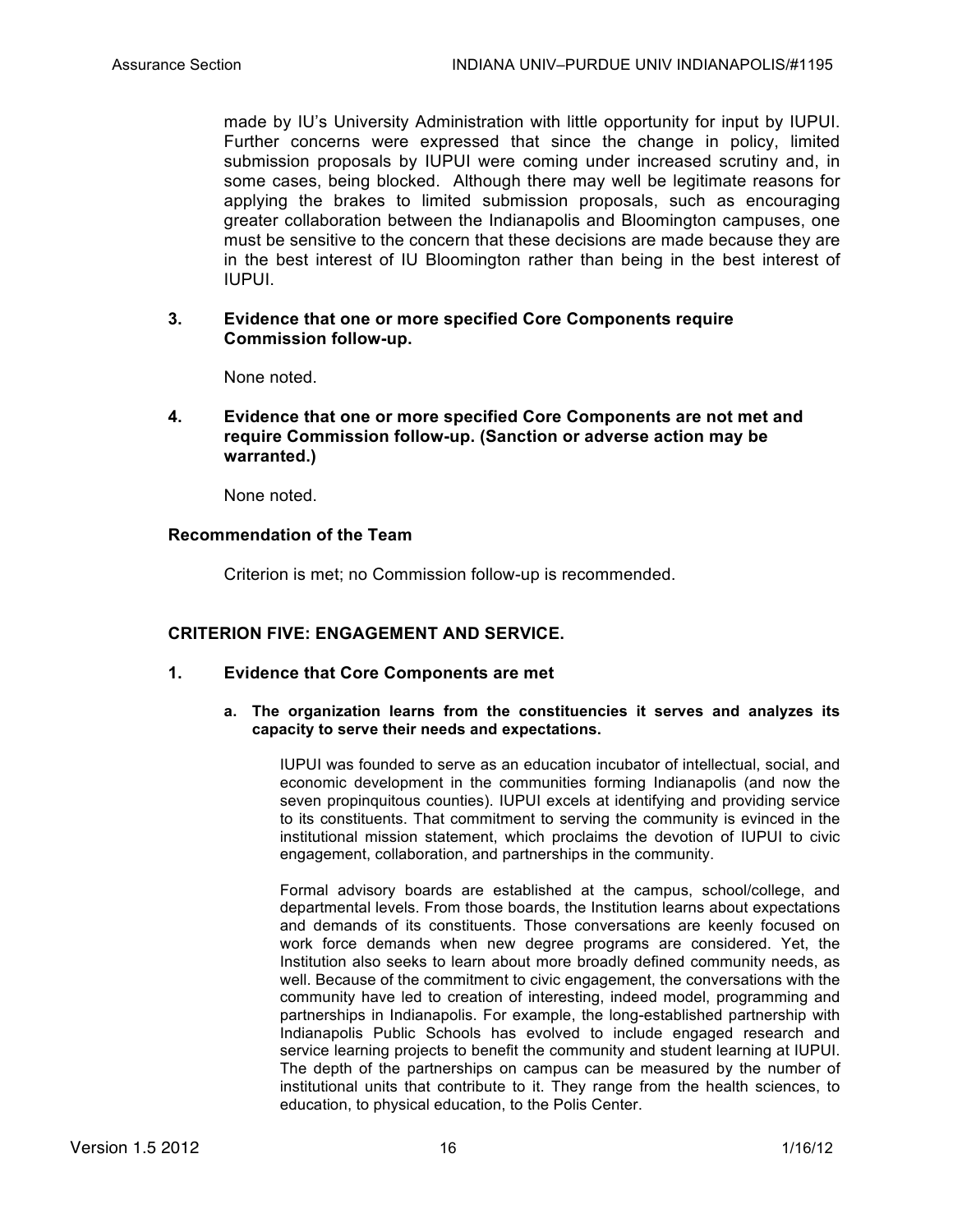### **b. The organization has the capacity and the commitment to engage with its identified constituencies and communities.**

IUPUI is strongly committed to serving its primary constituency and demonstrates its capacity to engage the communities it serves primarily through the Center for Service and Learning and the Solution Center. The Solution Center, which boasts of serving as the institution's "front door," though there are other entities on campus that make a similar claim and that duplicate its work, is focused on linking real needs in the for-profit and not-for-profit communities with campus expertise and student interns. Likewise, the Center for Service and Learning links students, faculty, and departments to service needs in the community and helps faculty to develop service learning components in formal coursework. The Center for Service and Learning has successfully grown the number of students participating in such activities to nearly 8,500 in 2010-2011 and increased the number of class sections with service learning components to 372 in the same year.

The Institution's commitment to addressing community-identified problems is evinced as well in the measures of externally-funded applied research. The IUPUI TRIP (Translating Research Into Practice) Initiative is a similar effort but on a different scale. That initiative concentrates faculty expertise in translational scholarship (often derived from "pure research") on solving real world problems in local and global communities.

IUPUI is also committed to expanding in a rational fashion the boundaries of the community that it serves. Through partnerships with international institutions in Kenya and China, IUPUI bolsters the capacity for those institutions to deliver higher learning. Likewise, efforts to develop study abroad programs have been successful and have demanded formation and nurturing of diverse partnerships. Those efforts have resulted in national recognition in 2009 and 2011 for internationalization and international partnerships.

#### **c. The organization demonstrates its responsiveness to those constituencies that depend on it for service.**

Many units within IUPUI have extensive interactions and collaborations with various community partners. As examples, there are extensive collaborations with elementary and secondary education institutions (preparing teachers for urban environments) and the PhD in Urban Education; support in areas of diversity, multicultural issues, civil rights; early enrollment programs; summer support initiatives to attract students into STEM disciplines; and a CampMD to attract elementary and secondary students to consider careers in health professions and science. Collaborations involving the health care communities provide various health care activities (medicine, dentistry, nursing, public health) throughout the city and region. Programs involved with Arts and Culture (museum studies, music technology, archeology, historical surveys) enrich the city and region. Noteworthy, is the Polis Center (School of Liberal Arts) which works to develop and apply knowledge, build collaborations, and find innovative solutions to community problems.

IUPUI also collaborates with other higher education institutions in Central Indiana working with Butler University and the University of Indianapolis to create collaborative services with the IUPUI Schools of Medicine, Dentistry, Law, and Business. IUPUI has also developed transfer and articulation agreements with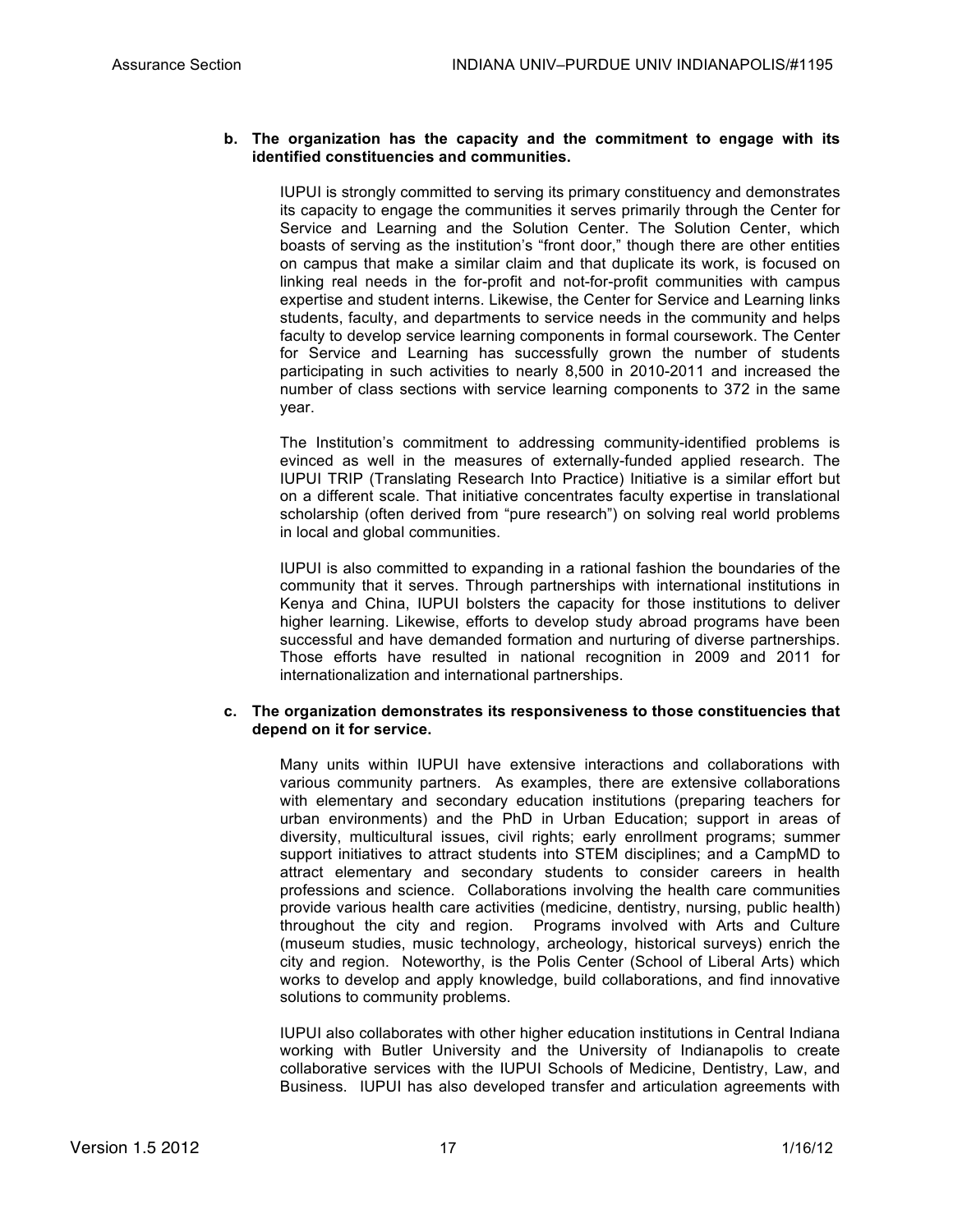Ivy Tech Community College to support greater access to higher education for all levels of students.

The IUPUI University Library also engages in civic engagement as the only public research library which is available for citizens, businesses, public agencies, and other institutions in Central Indiana. This Library is on the forefront of digital collections and technology practices. Its importance to Indianapolis was supported in conversations with community leaders.

## **d. Internal and external constituencies value the services the organization provides.**

The services, civic engagement, and program projects that IUPUI provides to the City of Indianapolis and surroundings are valued. Evidence was provided in conversations with community partners, alumni, and project participants. IUPUI extensively surveys students, faculty, staff, alumni, and other participants. Surveys conducted by Information Management and Institutional Research (IMIR) clearly showed positive attitudes toward IUPUI and its programs. Other forms of feedback such as participation, communication with stakeholders, and others substantiated the positive influence of IUPUI on the community.

The value of IUPUI and its faculty, staff, students, and administration to the community is also substantiated by appointments of IUPUI employees to commissions, committees, task forces, and receipt of awards.

IUPUI is recognized as an important driver of the economy of Central Indiana as well as other areas of Indiana, through its being one of the largest employers, programs such as TRIP (Translating Research into Practice), and its many centers and other programs. IUPUI is a major partner in the State's \$44 billion life/health sciences economic sector.

# **2. Evidence that one or more specified Core Components need institutional attention**

It was also observed that while there is a terrific commitment of IUPUI to civic engagement, the units within IUPUI do so with great independence and autonomy with little evidence of coordinated effort across the units. There is the appearance of inefficiency and considerable duplication of effort. IUPUI would be wise to evaluate the considerable civic engagement activity with a viewpoint for better coordination and or communication. Perhaps consideration should be given to having a position at the vice chancellor level to be responsible for coordinating these activities.

# **3. Evidence that one or more specified Core Components require Commission follow-up.**

None noted.

**4. Evidence that one or more specified Core Components are not met and require Commission follow-up. (Sanction or adverse action may be warranted.)** 

None noted.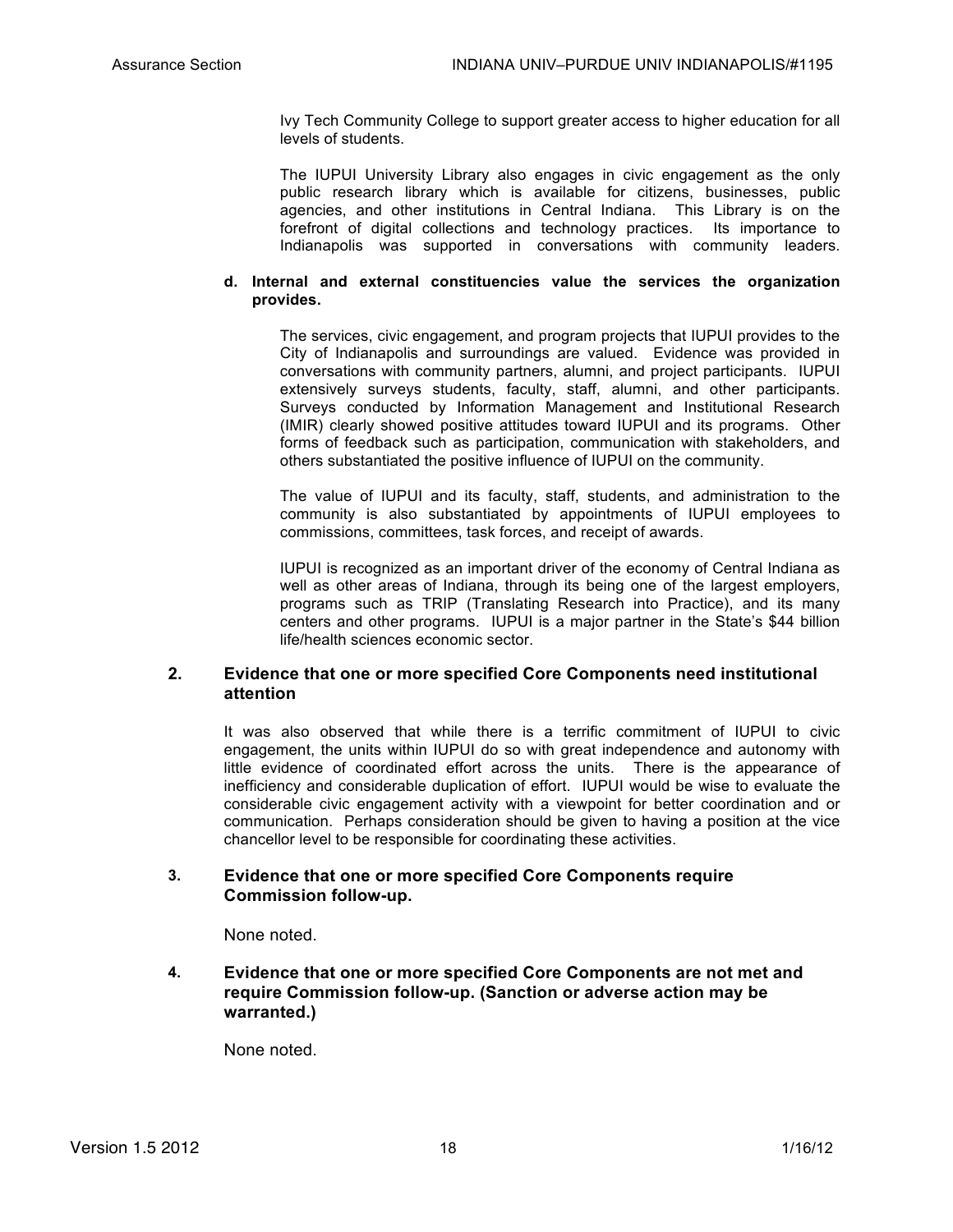# **Recommendation of the Team**

Criterion is met; no Commission follow-up is recommended.

# **V. STATEMENT OF AFFILIATION STATUS**

# **A. Affiliation Status**

No Change.

# **B. Nature of Institution**

# **1. Legal status**

No Change.

# **2. Degrees awarded**

No Change.

# **C. Conditions of Affiliation**

# **1. Stipulation on affiliation status**

Recommendation: Make changes, deletions, and additions as indicated:

The University must notify the Commission upon the addition of new doctoral program or if the University plans to substantially change existing doctoral programs.

For rationale – See #6 Other embedded change request.

# **2. Approval of additional locations**

No change.

# **3. Approval of distance delivery**

No change.

# **4. Reports required**

None.

# **5. Other visits scheduled**

None.

# **6. Other embedded change request**

See separate embedded change report (Appendix A).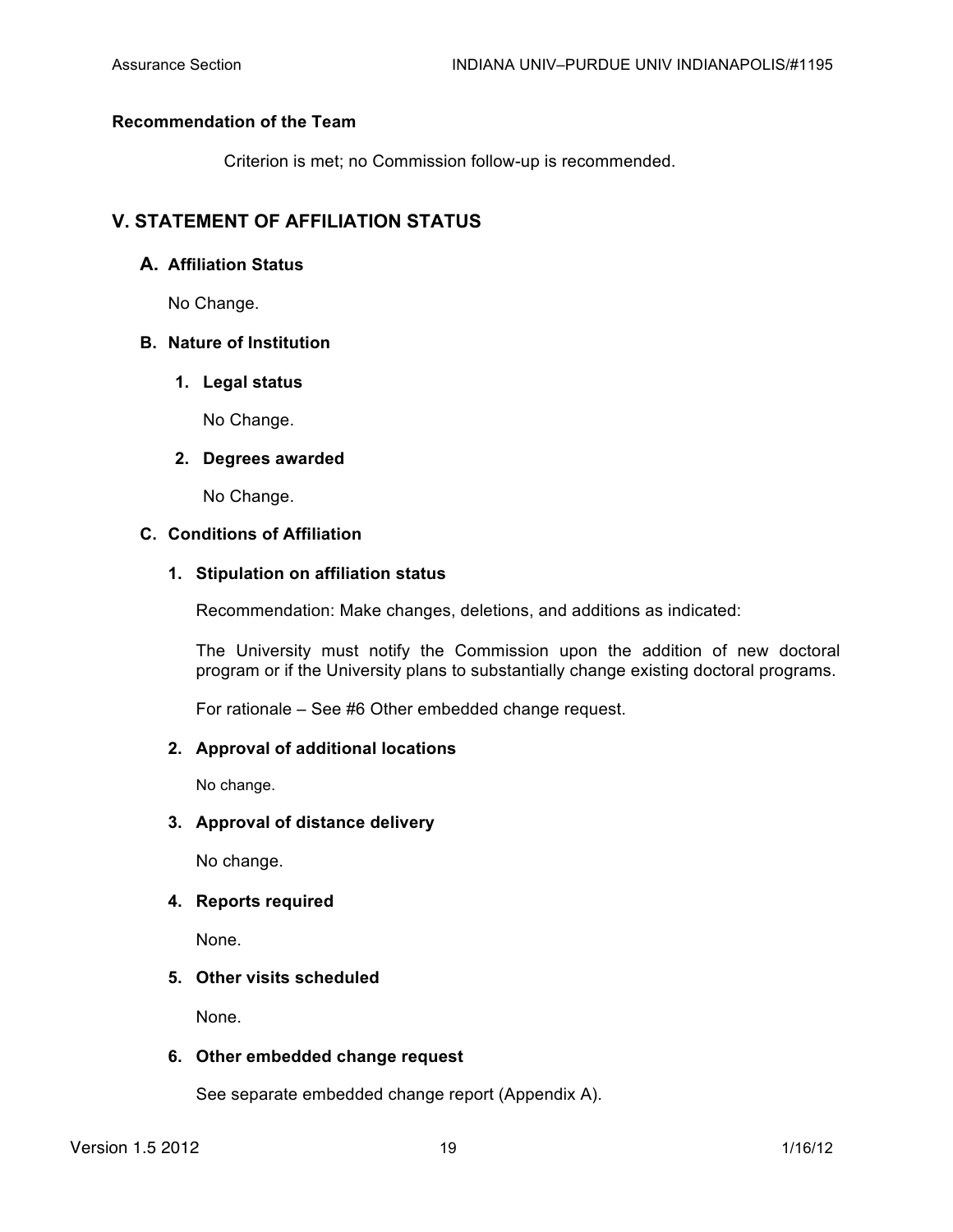# **7. Campus Evaluation Visit**

None.

# **D. Commission Sanction or Adverse Action**

None.

# **E. Summary of Commission Review**

The Team recommends continued accreditation for Indiana University Purdue University Indianapolis. The next Comprehensive Visit is in 2022-2023.

# **Timing for next comprehensive visit** (academic year - 2022-2023)

# **Rationale for recommendation:**

Indiana University-Purdue University Indianapolis meets all of the criteria and federal compliance requirements for continued accreditation. The Institution has a mission (vision, goal) statement and strategic plan which has guided the Institution to new levels of attainment over the last decade. Current plans are to develop a new strategic plan and, perhaps, mission statement for the next 12 years. The Institution operates in a complex governance structure involving Indiana University and, to a degree, Purdue University. The Institution operates with integrity. Financially, it has an adequate resource base despite declining state support and has plans to seek funding from other sources to maintain its momentum. The Institution has created an excellent learning environment for both undergraduate and graduate students with curricula built upon Principles for Undergraduate Learning and Principles for Graduate and Professional Learning and occurring in excellent facilities. It is also successfully transitioning into a research university. It is also moving from a commuter institution with a majority of part-time adult students to a campus with a majority of full-time students of more traditional college age. IUPUI has a unique and strong commitment to civic engagement which permeates all aspects of the Institution and serves its constituents and communities in many mutually beneficial ways. It has a welldesigned assessment process for evaluating student learning outcomes. The leadership team has great forward vision in advancing the Institution.

# **VI. ADDITIONAL COMMENTS AND EXPLANATIONS**

Respiratory Therapy – IUPUI

Background: In April 2009, in a Multi-Site Review of the Indiana University School of Medicine, a review was made of the Respiratory Therapy Program housed at Clarian Health/Methodist Hospital located in Indianapolis. This program now at Methodist/IU Health (Clarian Health is now IU Health) is conducted in conjunction with three Institutions: Ball State University, University of Indianapolis, and IUPUI. At the time of the review, most students were from IUPUI. Students are admitted to the program in their 3rd or 4th year.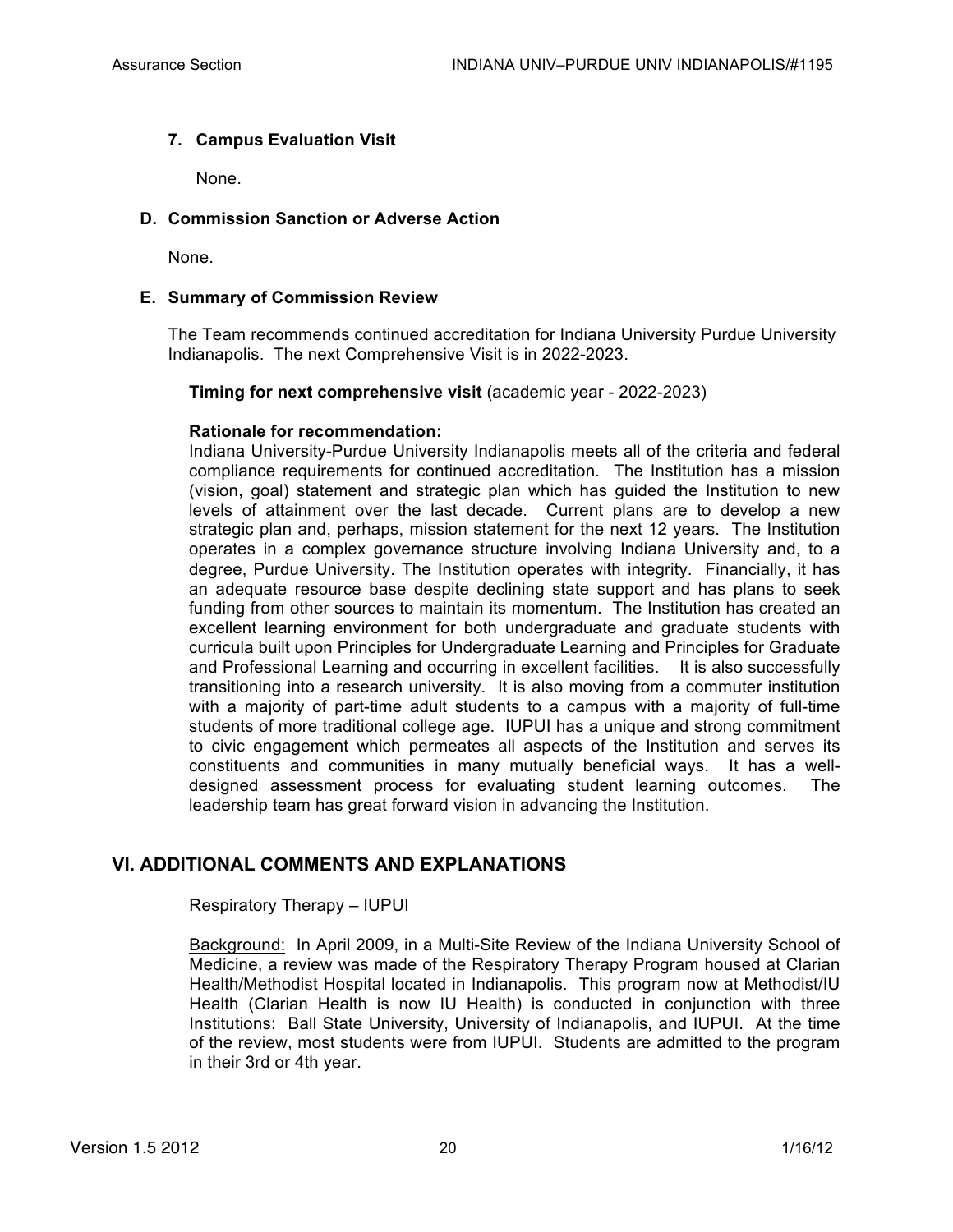The review reported that two of the six student expectations needed Institutional attention: (1) instructional oversight and (2) adequacy of assessment of student performance. With regard to institutional oversight, it was found that IUPUI did not have direct oversight of the Respiratory Therapy Program. The control of the program was with Clarian Health, whose employees had adjunct status at IUPUI. The IUPUI Director of Health Professions Programs (HPP) was a liaison between the program and the students. The reviewer concluded, "While this arrangement appears effective, IUPUI has very little oversight of this program."

The other expectation needing attention dealt with assessment of student performance. While the reviewer indicated that "Clarian Health seems to have effective assessment plans, these plans were not controlled by IUPUI."

Current Status: Both concerns have been adequately addressed. Each Health Professions Program (HPP), including Respiratory Therapy, reports annually to the HPP Advisory Committee, which has oversight of each HPP degree program. Assessment reports annually are directed to the IUPUI Program Review and Assessment Committee. The Assessment report evaluates seven Institutional Standards (design, evaluation of curriculum, verification of graduation requirements, faculty qualifications, teaching evaluations, student orientation, faculty development, and addressing student concerns). In addition, the program is assessed for implementation of the IUPUI Principles of Undergraduate Learning. The Committee also reviews board pass rates and graduation rates.

Recommendation: The Team is satisfied that the concerns expressed in the 2009 Multi-Site Review Report have been adequately addressed.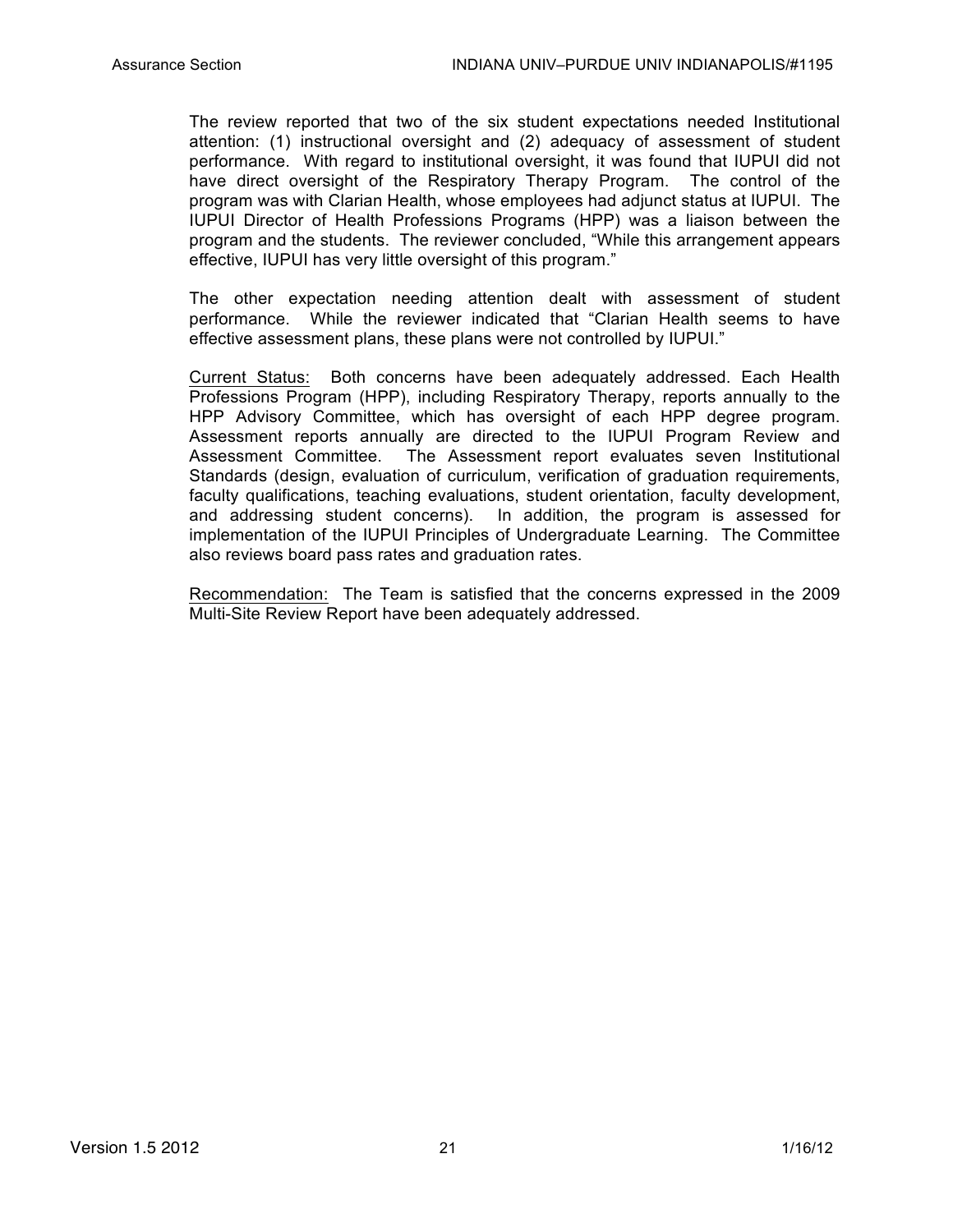# **WORKSHEET FOR THE EVALUATION TEAM ON FEDERAL COMPLIANCE REQUIREMENTS**

# **EVALUATION OF FEDERAL COMPLIANCE PROGRAM COMPONENTS**

*The team reviews each item identified in the Federal Compliance Guide and documents its findings in the appropriate spaces below. Generally, if the team finds in the course of this review that there are substantive issues related to the institution's ability to fulfill the Criteria for Accreditation, such issues should be raised in appropriate sections of the Assurance Section of the Team Report or highlighted as such in the appropriate AQIP Quality Checkup Report.*

**1. Credits, Program Length, and Tuition:** *The institution has documented that it has credit hour assignments and degree program lengths within the range of good practice in higher education and that tuition is consistent across degree programs (or that there is a rational basis for any program-specific tuition). New for 2012: The Commission has a new policy on the Credit Hour. Complete the Worksheet in Appendix A and then complete the following responses. Attach the Worksheet to this form.*

# THE TEAM'S CONCLUSION:

 $\sqrt{\phantom{a}}$  The team has reviewed this component of federal compliance and has found the institution to meet the Commission's requirements.

**Comments:** IUPUI uses standard measures for the credit hours (50 minutes for a didactic class). Experiential credits are non-time based but depend upon demonstration of competency, demonstration of proficiency, and/or fulfillment of learning outcomes. The academic term is based on the semester system requiring 15 weeks of instruction and a week of examination. The summer term has 12 weeks of instruction. Program length will vary depending upon the degree: baccalaureate – 120 credits; masters – 30-60 credits; graduate and professional doctorate programs have variable credit requirements which are posted on each school's website. Tuition and fees are set by the Indiana Board of Trustees and are differentiated according to student level, program, and residency. This information is publically provided on websites, bulletins, term schedules, and admission.

**2. Student Complaints:** *The institution has documented a process in place for addressing student complaints and appears to be systematically processing such complaints as evidenced by the data on student complaints for the three years prior to the visit.*

# THE TEAM'S CONCLUSION:

 $\sqrt{\phantom{a}}$  The team has reviewed this component of federal compliance and has found the institution to meet the Commission's requirements.

**Comments:** At IUPUI, there are various ways for a student to present complaints – e.g., at the unit office. The Division of Student Life serves as a central point of contact via the Office of the Student Advocate, which assists students in solving problems. In some cases, the student may raise the complaint with the Chancellor, who refers to the Student Advocate or to an officer in the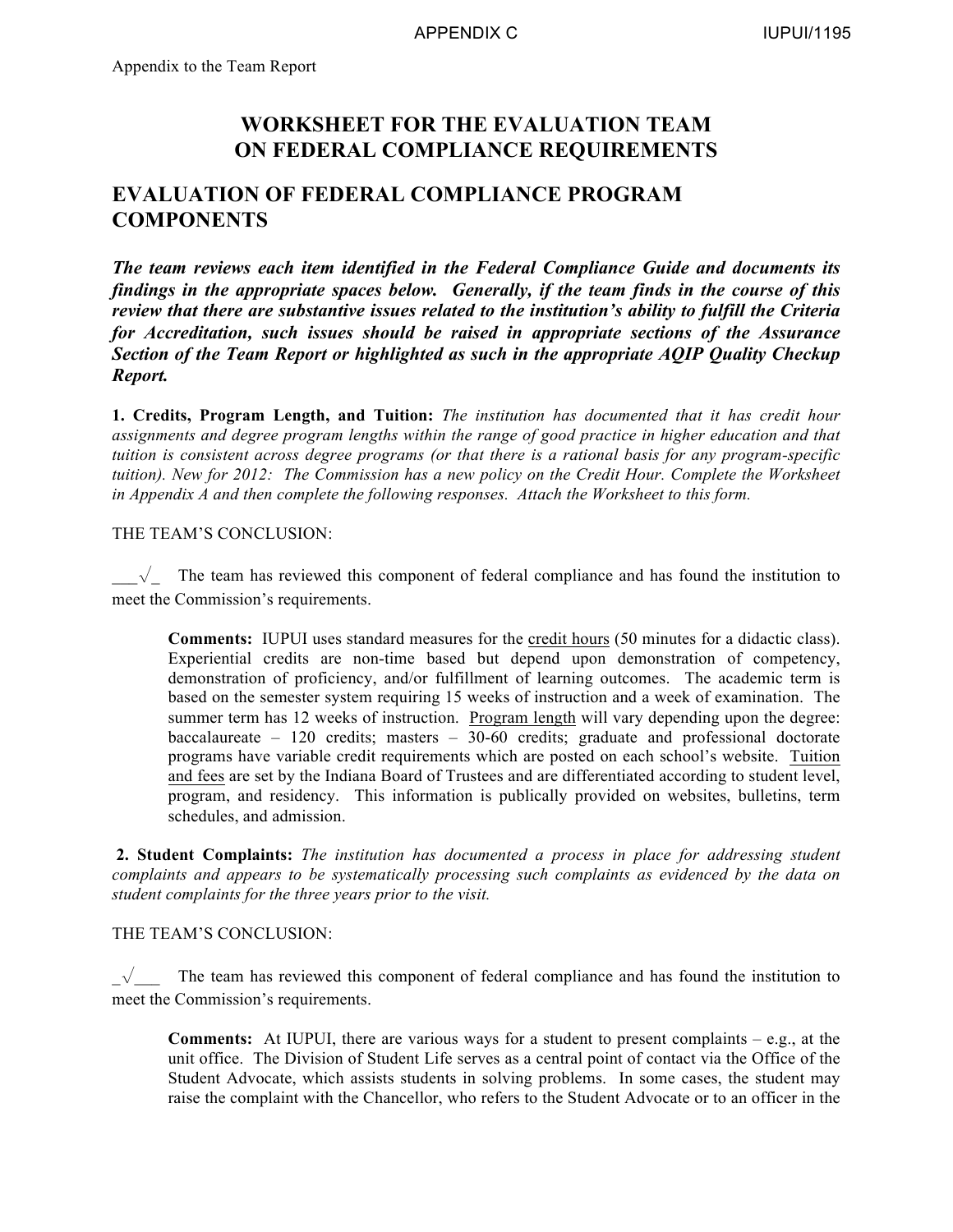Division of Enrollment Services. Students are informed of these options through various websites and personal referrals. An Institutional principle is to have all issues addressed as quickly as possible. IUPUI maintains summaries of students' concerns, complaints, and requests for assistance. Summaries were examined by the Team Chair.

**3. Transfer Policies:** *The institution has demonstrated it is appropriately disclosing its transfer policies to students and to the public. Policies contain information about the criteria the institution uses to make transfer decisions.* 

# THE TEAM'S CONCLUSION:

 $\sqrt{\phantom{a}}$  The team has reviewed this component of federal compliance and has found the institution to meet the Commission's requirements.

**Comments:** IUPUI has a clearly stated Transfer Credit Policy found on the Undergraduate Admissions website. In addition, a Credit Articulation and Transfer System has been developed to help prospective students understand how their credits will transfer. Credits earned at other Indiana University campuses are not considered transfer credit, but are awarded automatically. IUPUI follows all applicable state and federal laws, university policies, and best practices in accepting transfer credits.

**4. Verification of Student Identity:** *The institution has demonstrated that it verifies the identity of students who participate in courses or programs provided to the student through distance or correspondence education and has appropriate protocols to disclose additional fees related to verification to students and to protect their privacy.* 

# THE TEAM'S CONCLUSION:

 $\sqrt{\ }$  The team has reviewed this component of federal compliance and has found the institution to meet the Commission's requirements.

**Comments:** IUPUI requires students to sign in using their secure, unique student ID/User ID and password for accessing course sites for traditional and distance education courses. For proctored examinations, a picture ID is required.

**5. Title IV Program and Related Responsibilities:** *The institution has presented evidence on the required components of the Title IV Program.*

- *General Program Requirements: The institution has provided the Commission with information about the fulfillment of its Title IV program responsibilities, particularly findings from any review activities by the Department of Education. It has, as necessary, addressed any issues the Department raised regarding the institution's fulfillment of its responsibilities in this area.*
- *Financial Responsibility Requirements: The institution has provided the Commission with information about the Department's review of composite ratios and financial audits. It has, as necessary, addressed any issues the Department raised regarding the institution's fulfillment of its responsibilities in this area. (Note that the team should also be commenting under Criterion*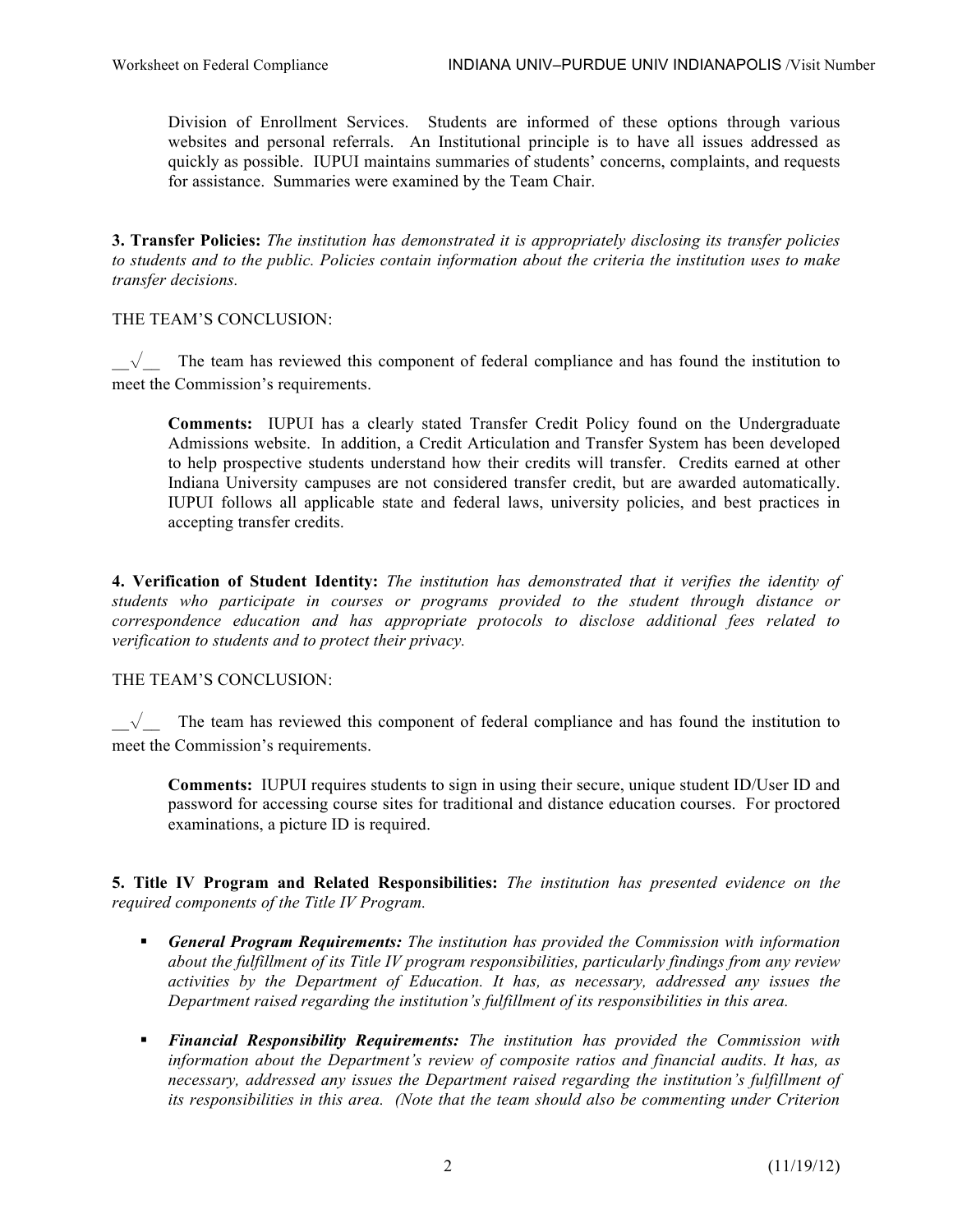*Two if an institution has significant issues with financial responsibility as demonstrated through ratios that are below acceptable levels or other financial responsibility findings by its auditor.)* 

- *Default Rates. The institution has provided the Commission with information about three years of default rates. It has a responsible program to work with students to minimize default rates. It has, as necessary, addressed any issues the Department raised regarding the institution's fulfillment of its responsibilities in this area.*
- *Campus Crime Information, Athletic Participation and Financial Aid, and Related Disclosures: The institution has provided the Commission with information about its disclosures. It has demonstrated, and the team has reviewed, the institution's policies and practices for ensuring compliance with these regulations.*
- *Student Right to Know. The institution has provided the Commission with information about its disclosures. It has demonstrated, and the team has reviewed, the institution's policies and practices for ensuring compliance with these regulations. The disclosures are accurate and provide appropriate information to students. (Note that the team should also be commenting under Criterion One if the team determines that disclosures are not accurate or appropriate.)*
- *Satisfactory Academic Progress and Attendance. The institution has provided the Commission with information about policies and practices for ensuring compliance with these regulations. The institution has demonstrated that the policies and practices meet state or federal requirements and that the institution is appropriately applying these policies and practices to students.*
- *Contractual Relationships: The institution has presented a list of its contractual relationships related to its academic program and evidence of its compliance with Commission policies requiring notification or approval for contractual relationships (The institution should review the Contractual Change Application on the Commission's Web site for more information. If the team learns that the institution has a contractual relationship that may require Commission approval and has not completed the appropriate Commission Contractual Change Application the team must require that the institution complete and file the form as soon as possible.)*
- *Consortial Relationships: The institution has presented a list of its consortial relationships related to its academic programs and evidence of its compliance with Commission policies requiring notification or approval for consortial relationships (The institution should review the Consortial Change Application on the Commission's Web site for more information. If the team learns that the institution has such a consortial relationship that may require Commission approval and has not completed the appropriate Commission Consortial Change Application the team must require that the institution complete and file the form as soon as possible.)*

# THE TEAM'S CONCLUSION:

 $\sqrt{\phantom{a}}$  The team has reviewed this component of federal compliance and has found the institution to meet the Commission's requirements.

# **Comments:**

# **General Program Requirements**

Title IV documents are located in the Financial Aid Office. Copies of all audits are located in the Office of the Vice President and Chief Fiscal Office of Indiana University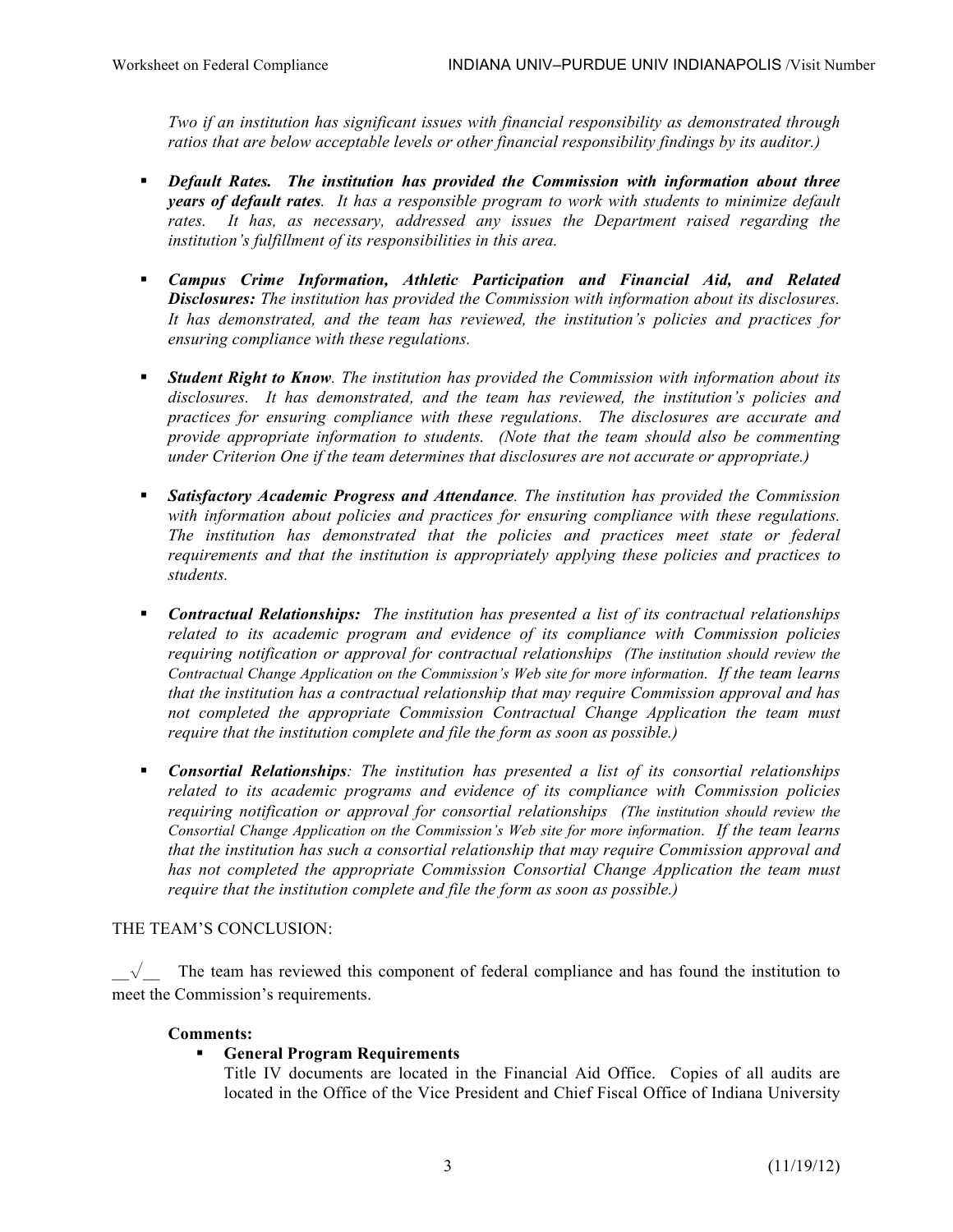in Bloomington. IUPUI is not subject to any limitation, suspension, or termination actions initiated by the U.S. Department of Education.

## **Fiscal Responsibility Requirements**

IUPUI completes the A-133 audit annually. The audit is completed by the Indiana State Board of Accounts. The latest report of 2010-2011 has no written findings.

## **Default Rates**

Default rates at IUPUI are quite low. The Stafford Loan cohort default rate for 2010 was 5.1%. Prior to that the default rates varied from 3.2% to 3.8%.

## **Campus Crime Information**

At IUPUI, an annual security report is made by the IUPUI Police Department and placed on the website.

## **Student Right to Know**

IUPUI maintains a list of federally required disclosures on the Registrar's website. Students are notified annually of the availability of this information.

## **Satisfactory Academic Progress and Attendance Policies**

SAP information is available on the Financial Aid website. Students not in compliance with SAP are notified, along with the appeal process. IUPUI does not require attendance be taken in courses.

## **Contractual Relationships**

IUPUI does not have any contractual relationships in place with a third party provider. IUPUI does have articulation agreements with other Indiana Institutions with regard to transfer credit.

# **Consortial Relationships**

IUPUI has a consortial relationship with Butler University with regard to various engineering programs. These have been disclosed to the Higher Learning Commission in annual reports.

**6. Institutional Disclosures and Advertising and Recruitment Materials:** *The institution has documented that it provides accurate, timely and appropriately detailed information to current and prospective students and the public about its accreditation status with the Commission and other agencies as well as about its programs, locations and policies.* 

# THE TEAM'S CONCLUSION:

 $\sqrt{\phantom{a}}$  The team has reviewed this component of federal compliance and has found the institution to meet the Commission's requirements.

**Comments:** IUPUI has disclosed its accreditation status with the Higher Learning Commission on its website, campus bulletin, and other materials. It provides the HCL URL, address, and phone number. Recruitment materials do not include statements on accreditation status.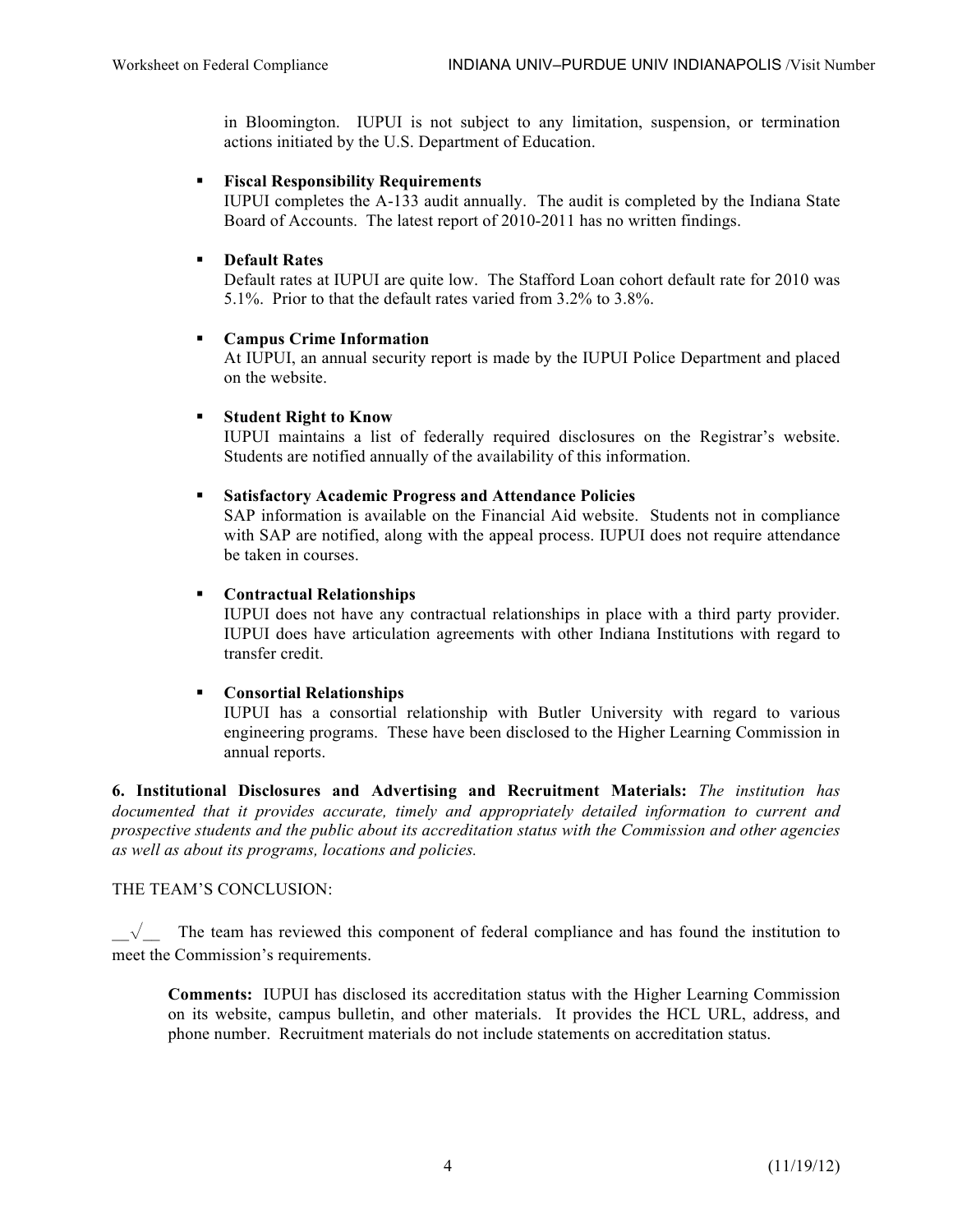**7. Relationship with Other Accrediting Agencies and with State Regulatory Boards:** *The institution has documented that it discloses accurately to the public and the Commission its relationship with any other specialized, professional or institutional accreditor and with all governing or coordinating bodies in states in which the institution may have a presence. Note that if the team is recommending initial or continued status, and the institution is currently under sanction or show-cause with, or has received an adverse action from, any other federally recognized specialized or institutional accreditor in the past five years, the team must explain the action in the body of the Assurance Section of the Team Report and provide its rationale for recommending Commission status in light of this action. In addition, the team must contact the staff liaison immediately if it learns that the institution is at risk of losing its degree authorization or lacks such authorization in any state in which the institution meets state presence requirements.*

# THE TEAM'S CONCLUSION:

 $\sqrt{\ }$  The team has reviewed this component of federal compliance and has found the institution to meet the Commission's requirements.

**Comments:** IUPUI does not hold accreditation from any other federal recognized agency. IUPUI does not have any presence in other states. Several of its programs do have special accreditations which are disclosed on their website.

**8. Public Notification of an Evaluation Visit and Third Party Comment:** *The institution has made an appropriate and timely effort to solicit third party comments. The team has evaluated any comments received and completed any necessary follow-up on issues raised in these comments. Note that if the team has determined that any issues raised by third-party comment relate to the team's review of the institution's compliance with the Criteria for Accreditation, it must discuss this information and its analysis in the body of the Assurance Section of the Team Report.*

# THE TEAM'S CONCLUSION:

 $\sqrt{\phantom{a}}$  The team has reviewed this component of federal compliance and has found the institution to meet the Commission's requirements.

**Comments:** IUPUI made appropriate notification in several media outlets. Fourteen third party comments were received. Nearly all were positive about IUPUI. The most cited negative comment dealt with lack of parking.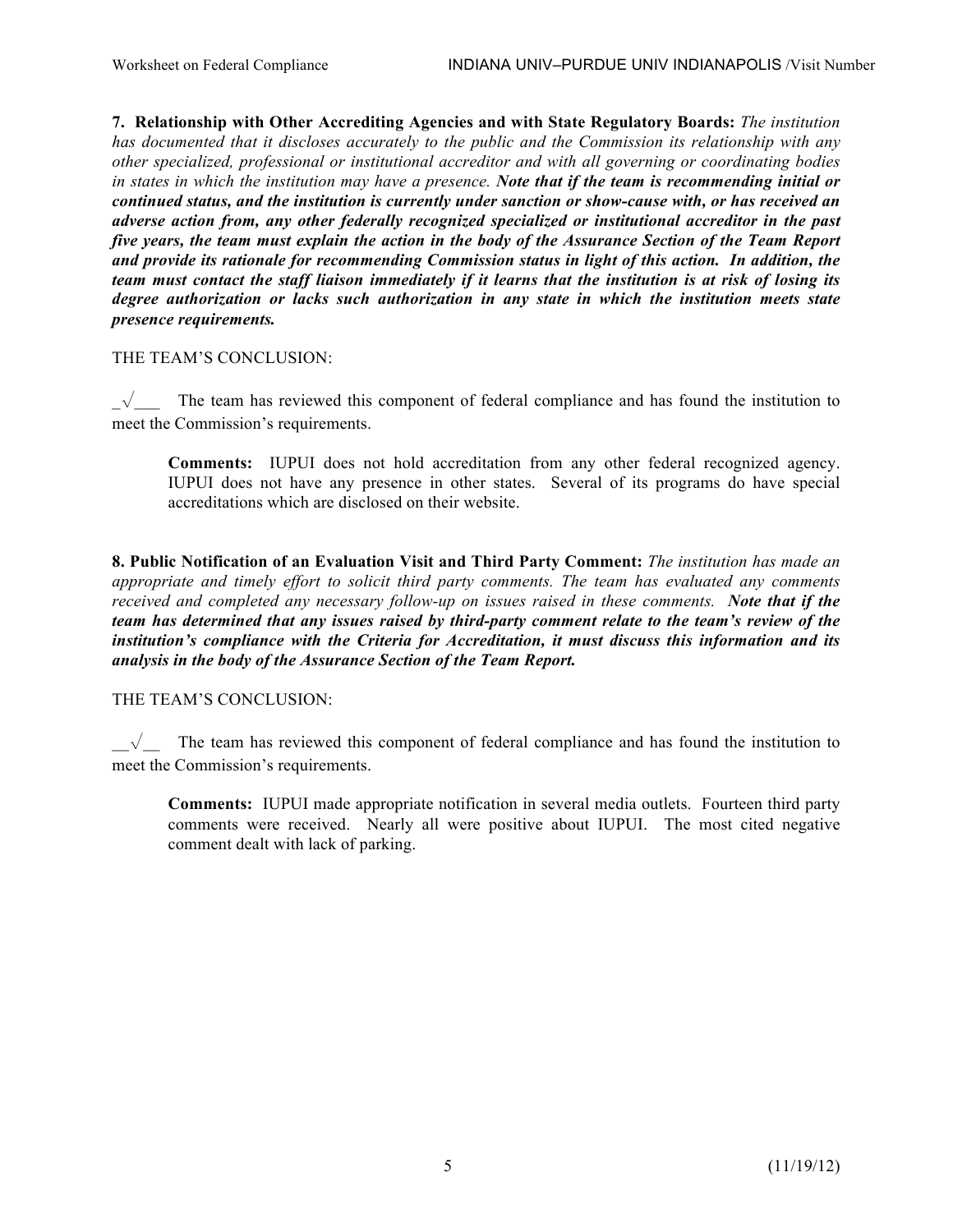# **ADVANCEMENT SECTION**

# **REPORT OF A COMPREHENSIVE EVALUATION VISIT**

TO

# INDIANA UNIVERSITY – PURDUE UNIVERSITY INDIANAPOLIS Indianapolis, Indiana

November 5-7, 2012

FOR

# **The Higher Learning Commission**

A Commission of the North Central Association of Colleges and Schools

# **EVALUATION TEAM**

R. Craig Schnell, Professor, North Dakota State University, Fargo, ND 58108 – TEAM CHAIR Barbara Ann Bardes, Professor, University of Cincinnati, Cincinnati, OH 45221 Bradley Bond, Dean, Northern Illinois University, DeKalb, IL 60178 Pam Elliot Cain, Associate Vice President, Iowa State University, Ames, IA 50011-2038 Kevin L. Cole, Associate Professor, University of Sioux Falls, Sioux Falls, SD 57015 Mark L. Cummings, Associate Dean, Michigan State University, East Lansing, MI 48824-1316 Lori S. Franz, Professor, University of Missouri-Columbia, Columbia, MO 65211 Leah S. Harvey, Interim Dean, Metropolitan State University, St. Paul, MN 55106-5000 Daniel Howard, Dean, University of Colorado Denver, Denver, CO 80217-3364 David Moon, Associate Vice Chancellor, University of Colorado Colorado Springs, Colorado Springs, CO 80918 Thomas Sonnleitner, Vice Chancellor, University of Wisconsin-Oshkosh, Oshkosh, WI 54901-8622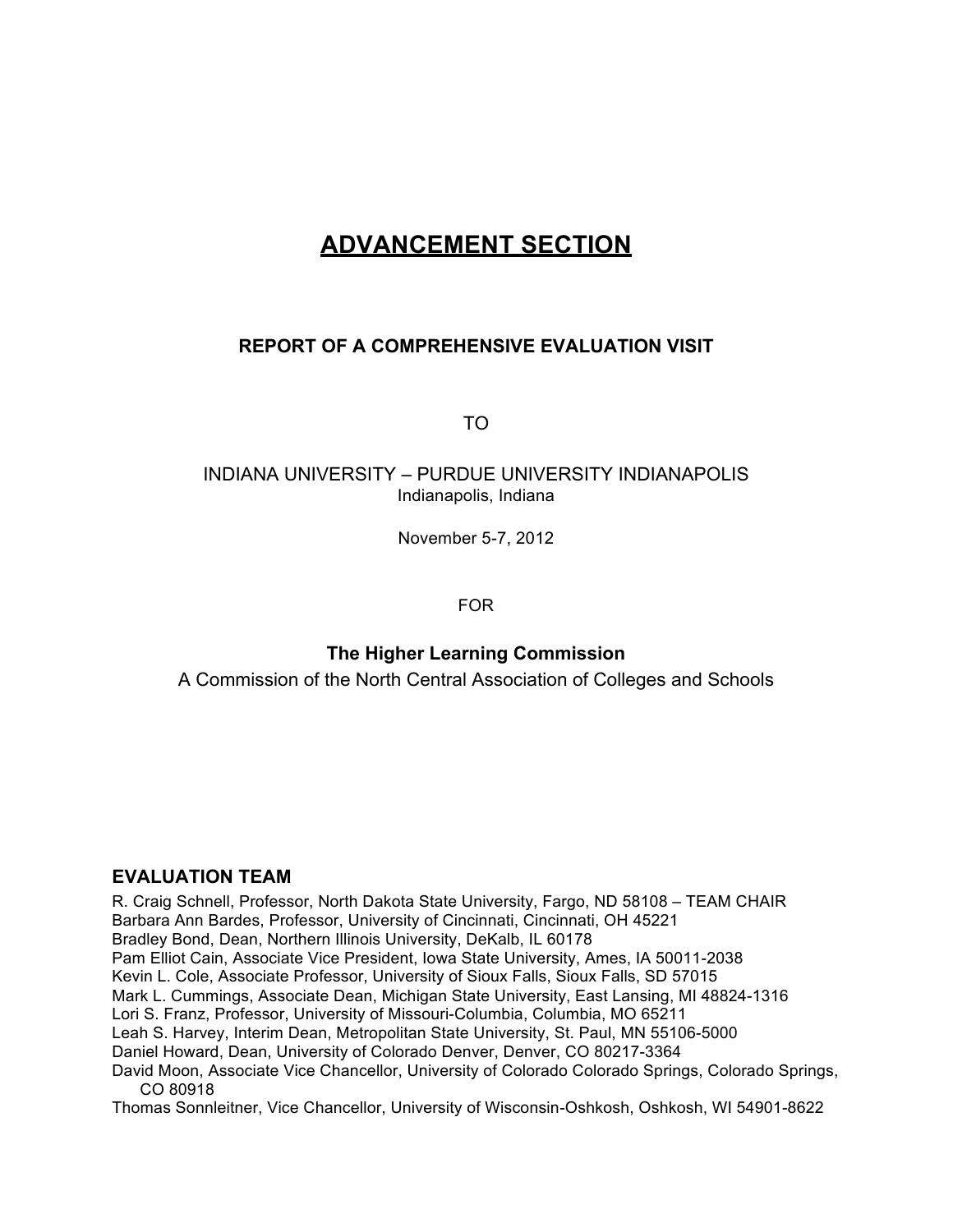# **Contents**

| Α.                                                                          |  |  |  |  |  |  |  |
|-----------------------------------------------------------------------------|--|--|--|--|--|--|--|
| В.                                                                          |  |  |  |  |  |  |  |
| C.                                                                          |  |  |  |  |  |  |  |
| D.                                                                          |  |  |  |  |  |  |  |
| Е.                                                                          |  |  |  |  |  |  |  |
| F.                                                                          |  |  |  |  |  |  |  |
| G.                                                                          |  |  |  |  |  |  |  |
| Η.                                                                          |  |  |  |  |  |  |  |
| T.                                                                          |  |  |  |  |  |  |  |
| III. Recognition of Significant Accomplishments, Progress, and/or Practices |  |  |  |  |  |  |  |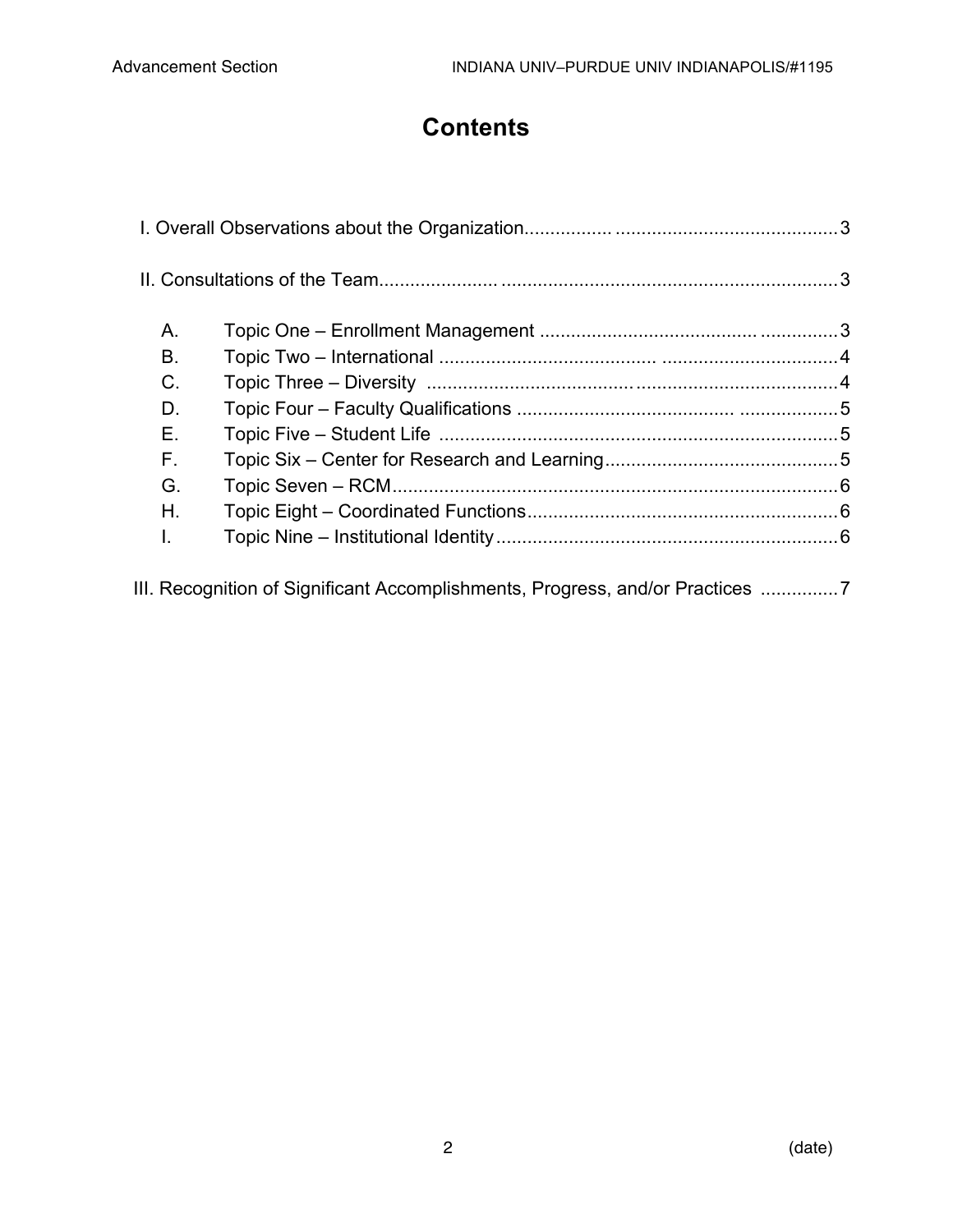# **I. OVERALL OBSERVATIONS ABOUT THE ORGANIZATION**

Indiana University-Purdue University Indianapolis (IUPUI) is viewed as a public, urban, research university. It was formed in 1969 as a partnership between Indiana University and Purdue University. IUPUI operates in a complex and complicated environment of partnerships and is governed by the Board of Trustees of Indiana University, which has advantages and challenges. In the decade since the last Comprehensive Visit, IUPUI has created an environment of transitional progress involving all areas of the Institution. Guided by a cogent mission statement, a strong strategic plan, and an effective leadership team, IUPUI is still a "work in progress" but has made transitions into a vibrant, growing, and exciting academic environment for faculty, staff, and students. It has remained true to its overarching commitment to civic engagement in Indianapolis and the central region of Indiana, and civic engagement has become part of the "fabric of the institution." IUPUI takes great pride in being recognized as the health sciences institution in Indiana. IUPUI is now in the process of developing a new strategic plan to guide the Institution for the next decade. There is considerable anticipation in all stakeholders that the plan should go to greater levels. In this spirit, the Team offers some suggestions to help the Institution in developing this new strategic plan.

# **II. CONSULTATIONS OF THE TEAM**

**1. ENROLLMENT MANAGEMENT -** Over the past several years, IUPUI has consciously raised its standards for undergraduate admissions while referring students who are less well-prepared for college to Ivy Tech Community College. The University has a clear enrollment strategy for freshman recruitment including targeted recruitment for out-of-state students. However, it is important for IUPUI's urban mission to develop an enrollment management plan for the transfers from Ivy Tech using the Passport program and also for the recruitment and admission of adult and returning students including veterans, working adults who have completed several years of college, and adult learners seeking degree completion either on campus or through distance learning. An urban area like greater Indianapolis has many residents who need to add to their educational credentials or change their career directions to be able to contribute to the economy and improve their own lives. It is important that IUPUI has an enrollment management plan and appropriate student services for these Indiana residents. Additional advising resources and better attention to integrating transfer students into the University are mechanisms to consider for improving retention. The University has put considerable resources into improving service to, and retention of, new entering students. However, the number of students transferring into the University is increasing and will continue to do so. The University should consider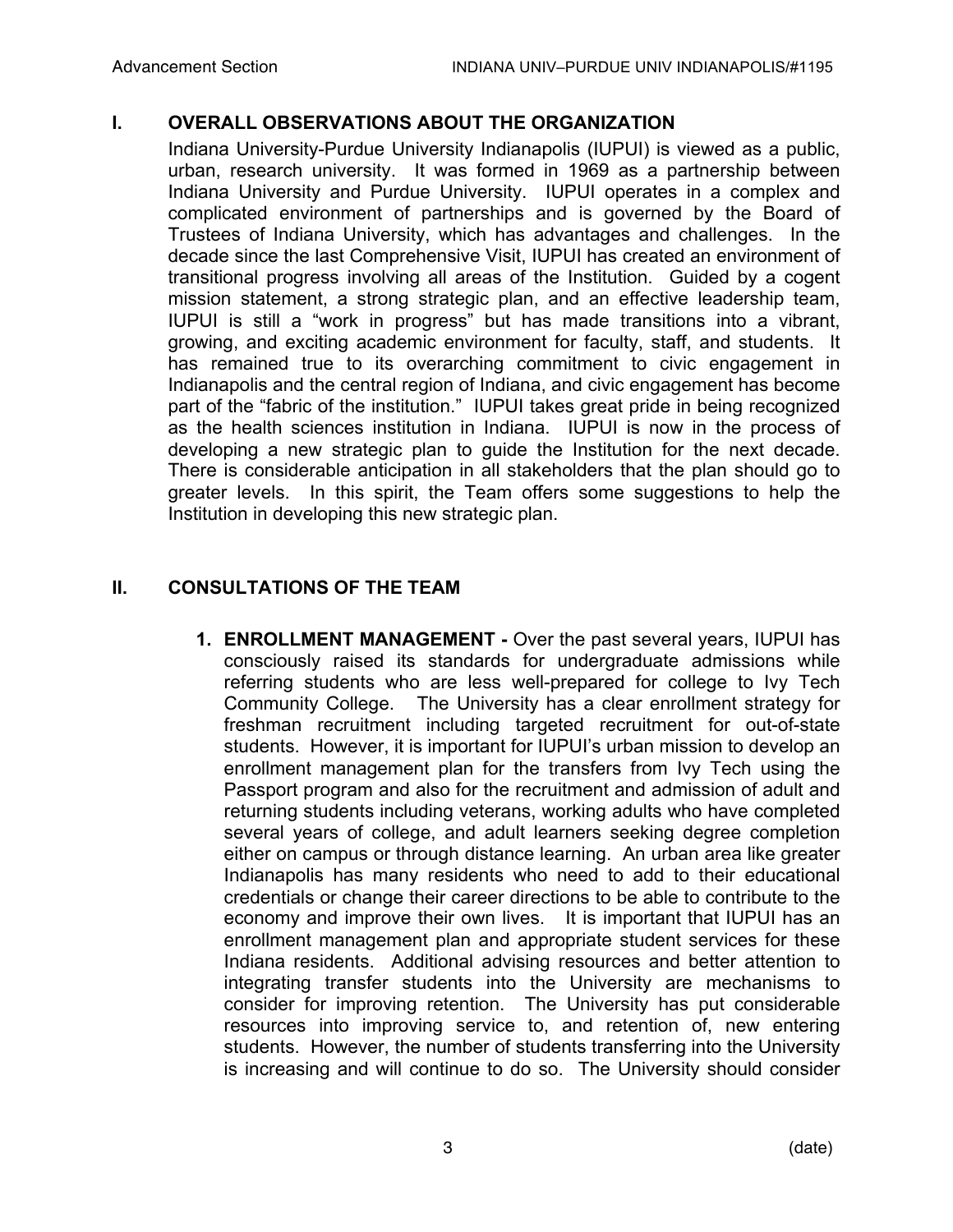the resources and support they need to have in place to serve these students as well as they serve first year students.

- **2. INTERNATIONAL -** The Institution has made a concerted effort to create strategic partnerships in the global arena and to provide a more international experience to its graduate and undergraduate students. The Office of International Affairs has several functions: it processes the applications of all international students and assists international faculty through the visa process of the U.S. government; the office sponsors various events and faculty development efforts to internationalize the curriculum on the campus; the office coordinates all collaborative agreements with partners overseas. Currently, there are about 1600 international students on campus including 700 undergraduates and 900 graduate and professional students. Several hundred IUPUI students participate in study abroad programs, most of which are faculty led trips for study and, in many cases, service learning. The Office of International Affairs is working with Enrollment Management to recruit students from targeted nations including China, India, and Middle Eastern nations. Most recently, IUPUI has become a partner in the ACE Internationalization Laboratory and more faculty are being engaged in the effort. Noteworthy are the long term partnerships with the Moi School of Medicine in Eldoret, Kenya and Sun Yat-sen University in Guangzhou, China. The Team views this as an important activity for the future development of IUPUI.
- **3. DIVERSITY –** Upwards of fifteen staff and faculty comprise the Chancellor's Diversity Cabinet and represent a broad swath of campus stakeholders. Until recently, the Cabinet focused the lion's share of its efforts on issues related to race and ethnicity, focusing specifically on African Americans, Latinos, Asian Americans, and Native Americans. However, the Cabinet has now added LGBT students as part of its focus. The Cabinet is one of many figures and offices on IUPUI's campus that demonstrate the Institution's un-ambivalent commitment to issues, problems, and concerns related to diversity. Perhaps the most visible of these offices is the Multicultural Success Center, a center that was developed as a result of concerns expressed by student government. Other offices and groups include Faculty and Staff Councils and the Division of Diversity, Equity, and Inclusion. The Cabinet also ensures that diversity concerns and issues are integrated into other programs such as STEM and RISE. A number of scholarships are expressly for minority students. And, finally, the University has committed to the Intergroup Dialogue Initiative. Even so, despite the Support for Recruiting Underrepresented Faculty Program, which has been successful in recruiting and retaining minority faculty (47 between 2006 and 2009, 45 of whom have been retained), the University's own report illustrates that it needs to give more sustained attention to recruiting and hiring processes for underrepresented minorities.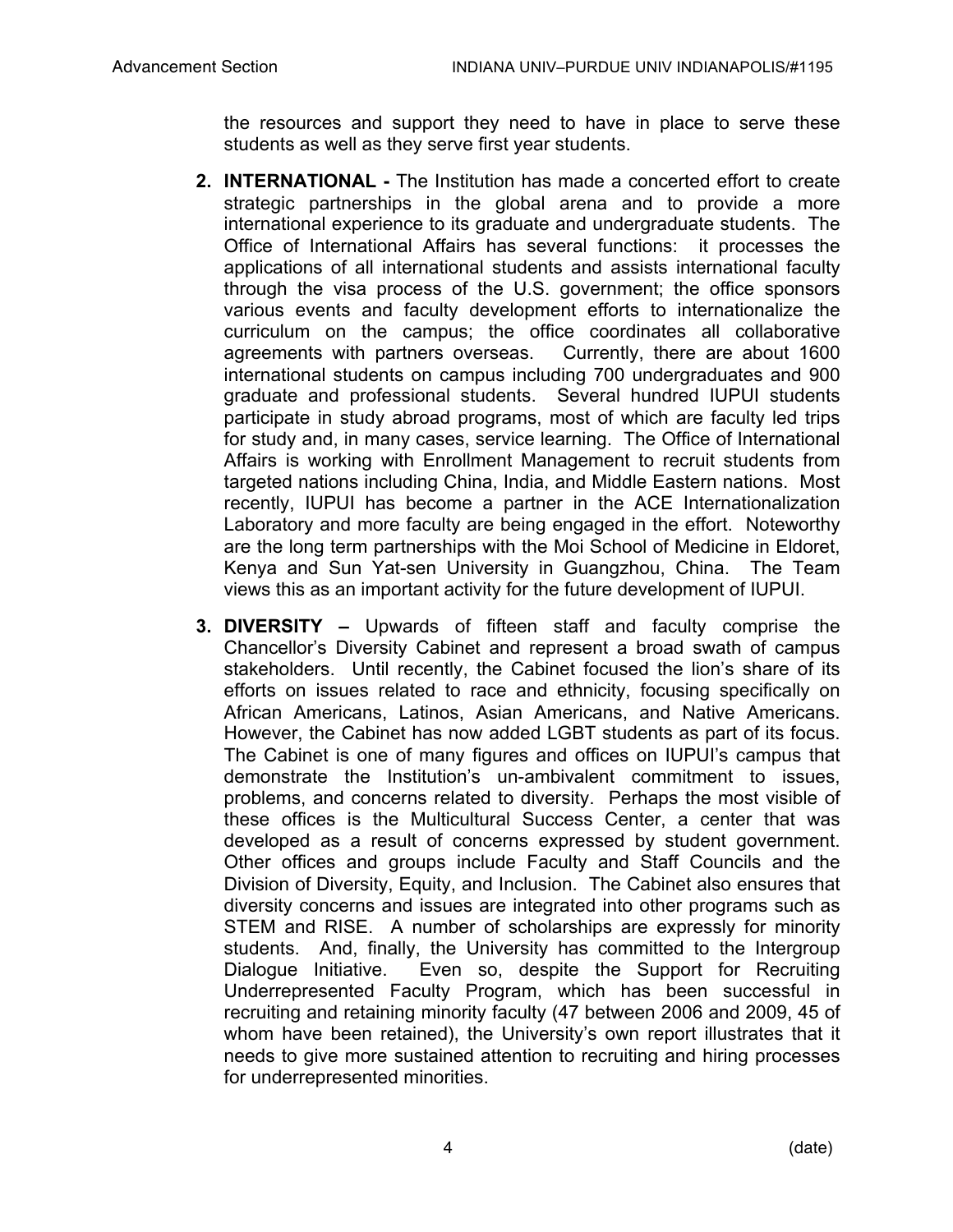**4. FACULTY QUALIFICATIONS -** The self-study does not address the policies and procedures for monitoring the qualifications of instructors of record. Evidence gathered during the site visit, though anecdotal, suggests a change in process may be necessary. Faculty, for example, expressed concern about the qualifications of non-tenure track instructors teaching upper-division and graduate courses. The Team also learned that one doctoral student taught a foundational research methods course to other graduate students as the sole instructor of record.

IUPUI would be well advised to establish firm policies and procedures for vetting the credentials of instructors of record at various course levels and by course type. Ensuring that individual faculty members are qualified to teach the courses assigned is an institutional, not a college or school, function. The central administration must assume that responsibility. Additionally, the Graduate Office and its advisory council should be empowered to act on behalf of the institution to guarantee that instructors of record for graduate courses are highly qualified within the broad definitions established by the Higher Learning Commission. Simply put, allowing graduate students to teach other graduate students is a recipe for undermining perceptions of quality of graduate programs.

**5. STUDENT LIFE –** The decentralized nature of IUPUI is both an asset and a liability. As the Institution continues to attract more traditional age, commuter, undergraduate students, the decentralization of student affairs functions may injure the Institution. Already, students identify more with their School than the University. Additionally, although students are extremely happy to attend IUPUI, they have a distinct feeling of being second class citizens in relation to the students at Purdue University and Indiana University. IUPUI needs to develop strategies to increase student pride in IUPUI as their institution of choice.

The Student Life division is well-led and well-managed. The division's understanding of and commitment to co-curricular activities as tools for enriching student learning and bolstering the health of the Institution is impressive. Broadening the scope of the division's activities to include serving as the point of entry for new students (transfer or otherwise) by assigning additional Student Affairs functions to its portfolio may help give students a stronger identity as an IUPUI student body. Such functions should include university-wide orientation programming, a role in enrollment management, a role in transfer student transition, and other cocurricular activities currently assumed by the individual colleges and schools. Such a shift in responsibilities will aid IUPUI in its efforts to act strategically as an institution.

**6. CENTER FOR RESEARCH AND LEARNING -** The Center for Research and Learning, located in the Office of the Vice Chancellor for Research, addresses the needs of students and the region through an array of programs. The programs are summer research or bridge programs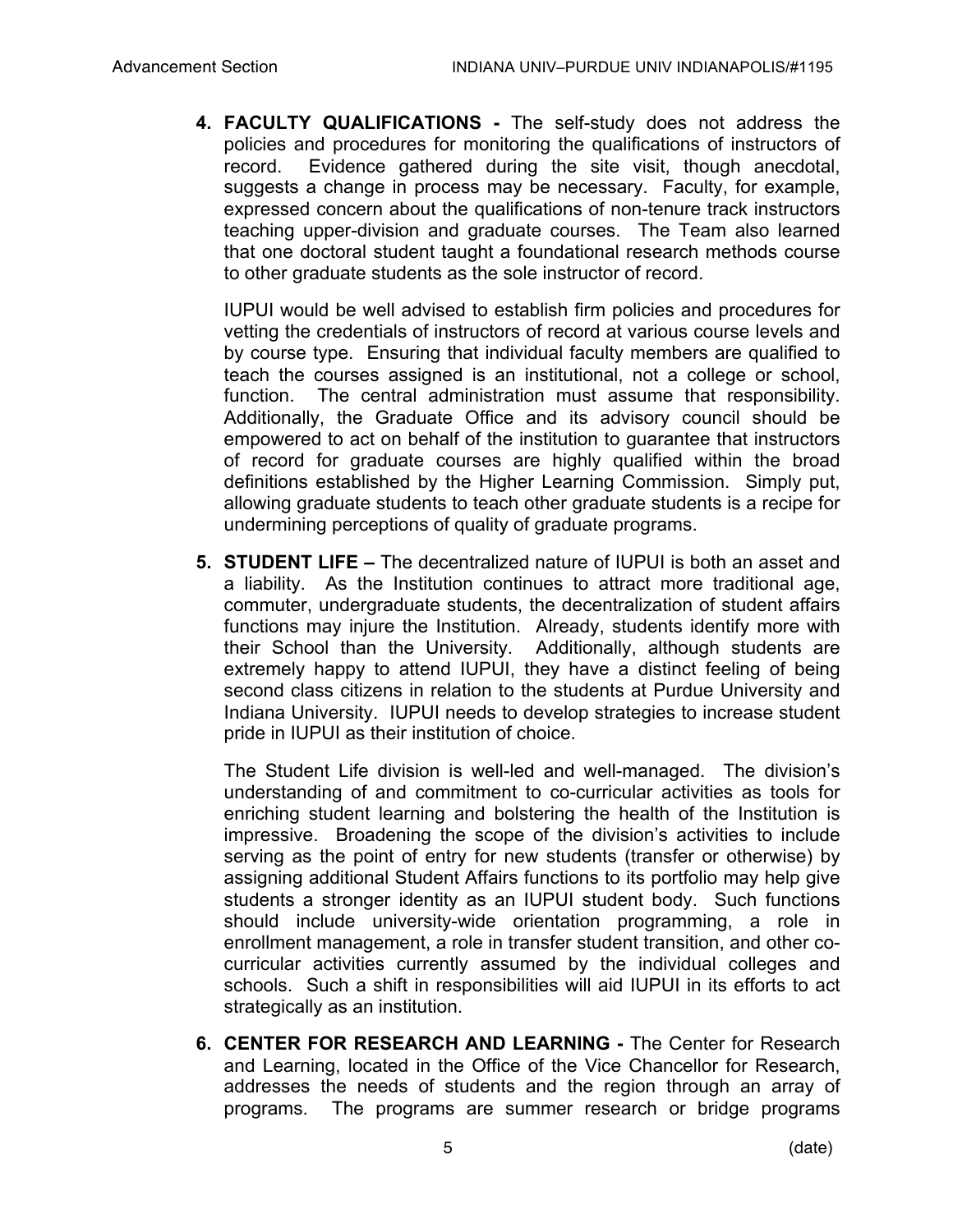devoted to students from under-represented minority groups, including those from Ivy Tech Community College, and area high schools. They offer intensive research experiences to participants. The Innovation-To-Enterprise Central Team Research and the Indiana Clinical and Translational Sciences Institute are creative approaches to multidisciplinary learning through meaningful research and practical experiences. Despite the extraordinary team in the Center, the Institution has lost funding for its Louis Stokes Alliance for Minority Participation and the McNair Post-baccalaureate Achievement programs. The loss is felt, but the Center is confident that the intent of the programs can be perpetuated with the support of the Office of the Vice Chancellor for Research and other divisions at the university. The Team urges the Institution to replace the funding lost for these important programs.

- **7. Responsibility Center Management (RCM) –** The RCM model has greatly increased entrepreneurial activities and stewardship within the schools and other divisions. The RCM process needs periodic evaluation for possible modifications to assure that RCM continues to drive excellence. More flexibility in RCM for the leadership to invest in the strategic goals of IUPUI would be desirable. Increases in taxes on revenue generated and in the amount set aside for reallocation could be used by the Chancellor or Chief Academic Officer to shape campus priorities and further drive the mission.
- **8. COORDINATED FUNCTIONS -** In areas where similar functions are carried out across many schools, centers, and other units, it may be beneficial to designate an administrator or coordinator who would seek efficiencies among the various functions. As an example, in the realm of civic engagement the service learning function may serve its partners better if there were coordination among the various groups who serve the community. With up to 22 Schools operating independently, processes and procedures can become complicated and confusing. There are some areas (e.g., marketing, graduate education, teaching credentials, and civic engagement) that might be stronger if they were better coordinated. The Team recommends that the Institution consider stronger central coordination of some of these areas, even though the services are offered through the Schools.
- **9. INSTITUTIONAL IDENTITY –** In discussions with several groups (faculty, staff, students, alumni), tensions were noted in the relationships with Purdue University and Indiana University. With regard to Purdue, at least two requests for doctoral programs have been put "on hold" with the perception that Purdue no longer wished to participate in those doctoral programs. With regard to Indiana University, several policy changes were in progress or recently announced without discussion with faculty at IUPUI. Students regarded themselves and the Institution as "second class," but nonetheless, felt that the IU diploma was worth more than an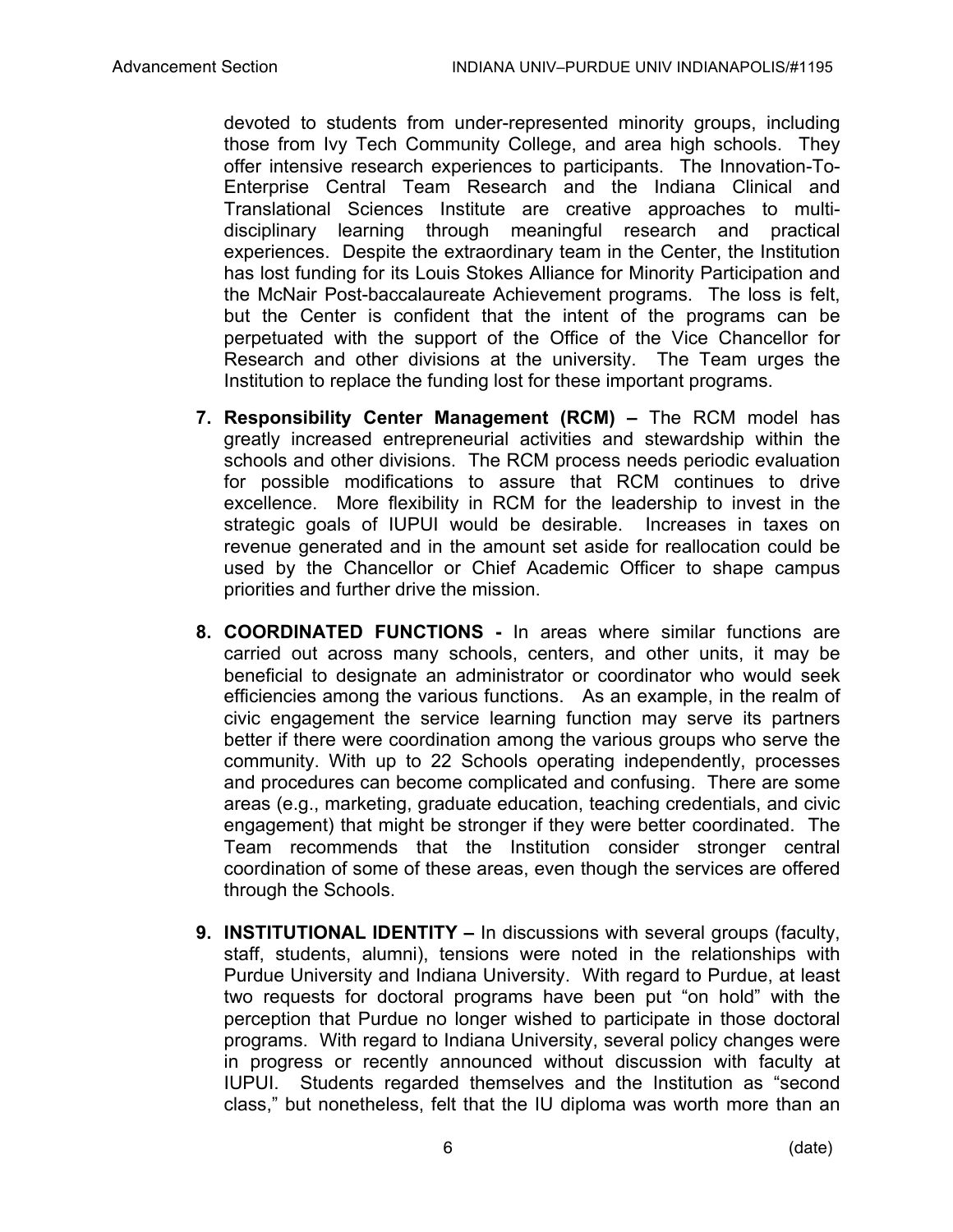IUPUI diploma. IUPUI Administration recognizes the tension, but they are willing to find ways to continue to operate within the partnership. Discussions with IU Trustees recognized such tensions, but those discussions opened with the assertion that the structure "works." The Team is of the opinion that IUPUI has matured greatly over the last 40 years and should be allowed to continue to promote its distinctive identity and to promote its image as a unified Institution. Perhaps, it might be appropriate for IUPUI, IU, and PU to reassess the relationship to make certain that processes and procedures and communication lines are in place to ensure that the best interests of all three institutions are considered in a transparent fashion.

# **III. RECOGNITION OF SIGNIFICANT ACCOMPLISHMENTS, PROGRESS, AND/OR PRACTICES**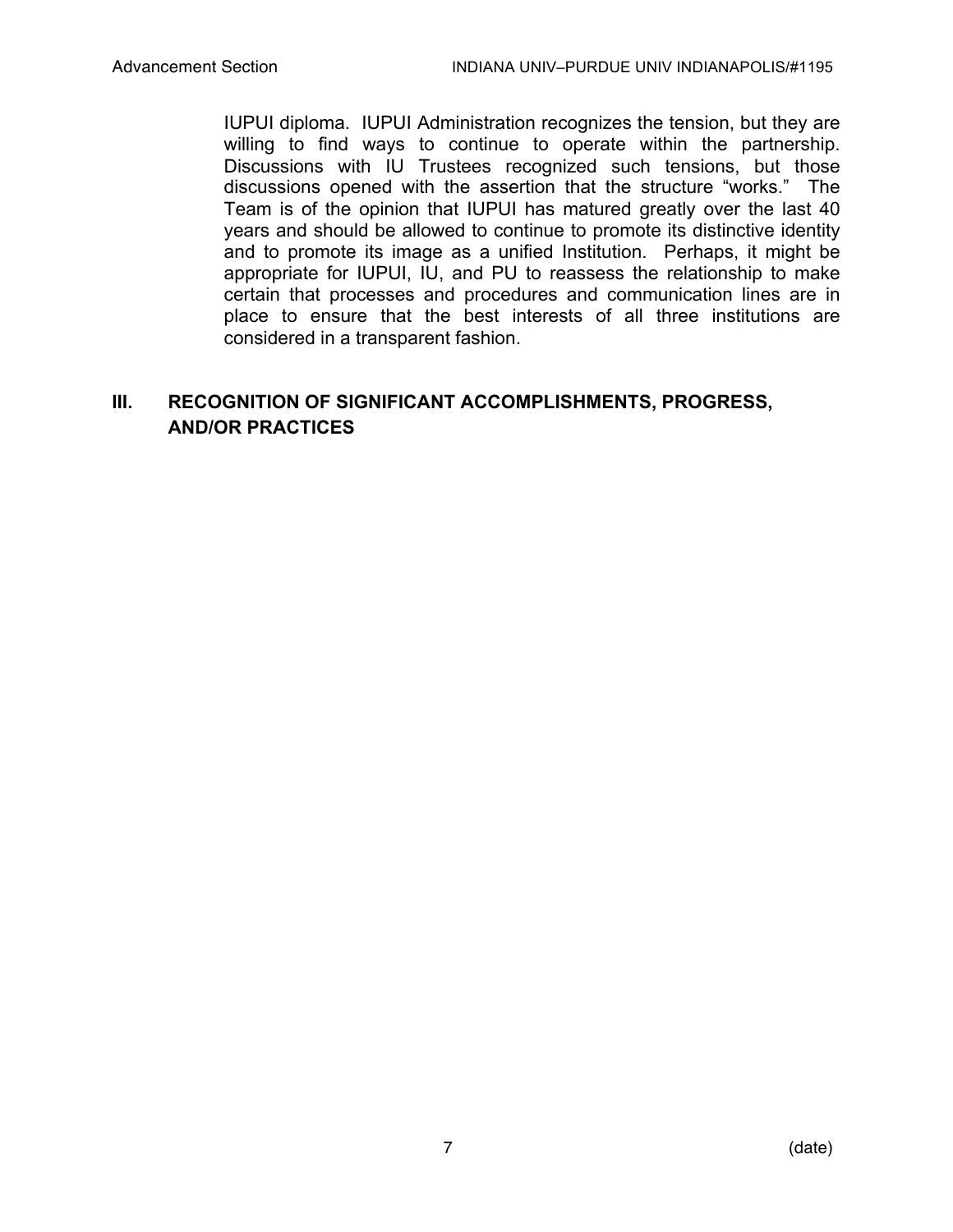**INSTITUTION and STATE:** Indiana University-Purdue University Indianapolis, IN

**TYPE OF REVIEW** *(from ESS)***:** Continued Accreditation

**DESCRIPTION OF REVIEW** *(from ESS)***:** Multi-campus visit (1 campus).

**DATES OF REVIEW:** 11/5/12 - 11/7/12

# **Nature of Organization**

**LEGAL STATUS:** Public

**TEAM RECOMMENDATION: No Change**

# **DEGREES AWARDED:** A, B, M, D

# **TEAM RECOMMENDATION: No Change**

# **Conditions of Affiliation**

**STIPULATIONS ON AFFILIATION STATUS:** Accreditation at the Doctor's degree level is limited to the D.N.S., D.M.S., and D.P.T. offered through Indiana University. Accreditation at the 1st professional degree level is limited to the J.D., M.D., D.D.S. offered through Indiana University. Accreditation at the Ph.D. degree level is limited to Anatomy, Applied Earth Sciences, Biochemistry, Biostatistics, Dental Science, Economics, Epidemiology, Health Policy Management, Medical Biophysics, Medical Genetics, Medical Neurobiology, Microbiology and Immunology, Nursing Practice, Nursing Science, Pathology, Pharmacology, Philanthropic Studies, Physiology, Rehabilitation Science, Social Work, Toxicology, and Urban Education Studies offered through Indiana University; and to the Ph.D. in Rehabilitation Psychology offered through Purdue University. The University must obtain Commission approval following a focused visit before instituting any additional Purdue University doctoral programs in nonmedical-related fields. The University is to notify the Commission if it plans to change or add any doctoral programs in medical-related fields, and notify the Commission if it plans to change or add any Indiana University doctoral programs in non-medical-related fields.

# **TEAM RECOMMENDATION: The University must notify the Commission upon the addition of new doctoral programs or if the University plans to substantially change existing doctoral programs.**

**APPROVAL OF NEW ADDITIONAL LOCATIONS:** The Commission's Notification Program is only available for offering existing degree programs at new locations within the state.

# **TEAM RECOMMENDATION: No Change**

**APPROVAL OF DISTANCE EDUCATION DEGREES:** The institution has been approved under Commission policy to offer up to 20% of its total degree programs through distance education. The processes for expanding distance education are defined in other Commission documents.

# **TEAM RECOMMENDATION: No Change**

**REPORTS REQUIRED:** Contingency Report: will be required in the event of the LLM Egypt program discontinuation, including the anticipated date of program closure, reason(s) for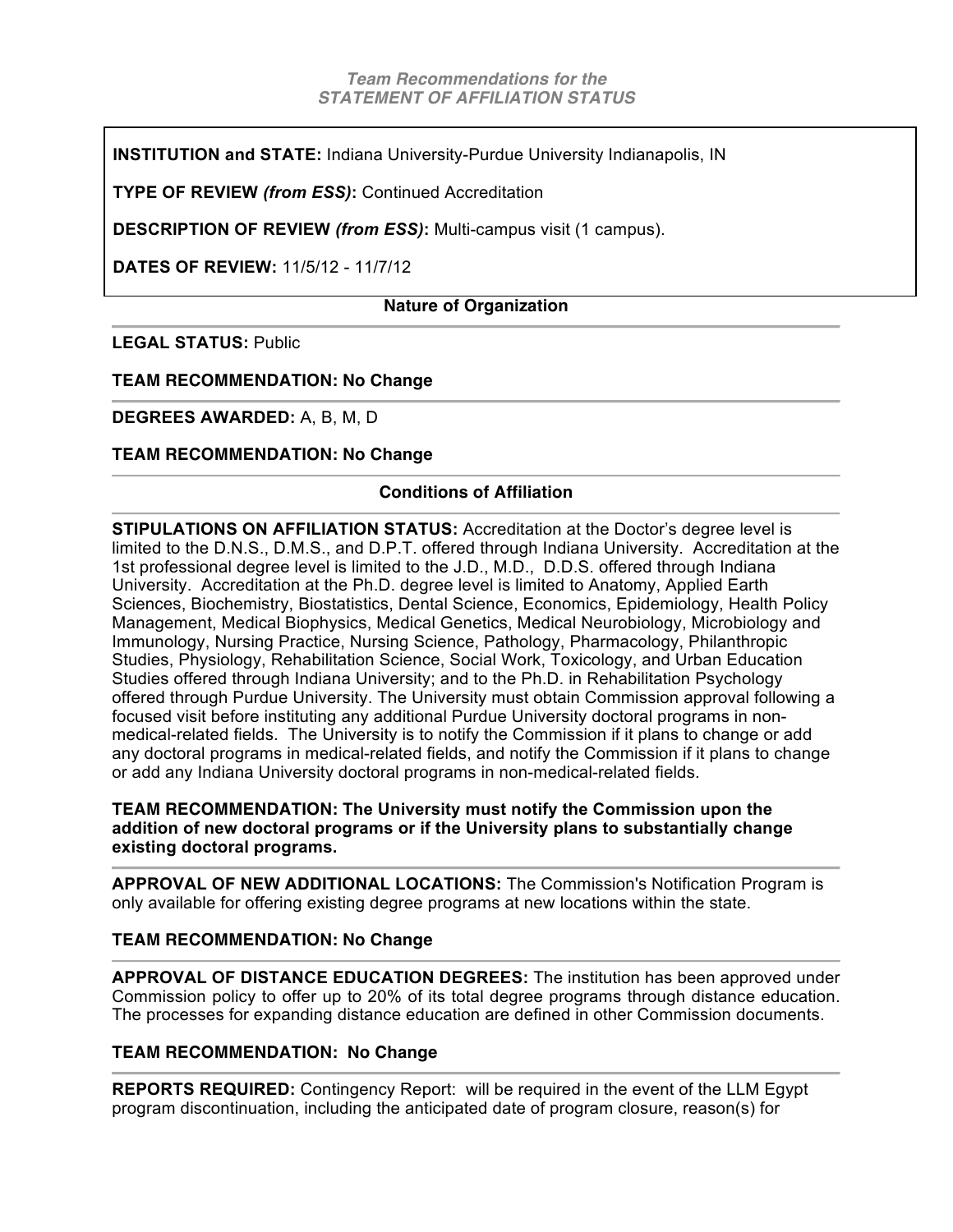#### *Team Recommendations for the STATEMENT OF AFFILIATION STATUS*

closure, current program enrollment information and teach-out plans for active students seeking to complete program requirements prior to program closure

# **TEAM RECOMMENDATION: No Change**

**OTHER VISITS SCHEDULED:** None

# **TEAM RECOMMENDATION: No Change**

# **Summary of Commission Review**

**YEAR OF LAST COMPREHENSIVE EVALUATION:** 2002 - 2003

**YEAR FOR NEXT COMPREHENSIVE EVALUATION:** 2012 - 2013

**TEAM RECOMMENDATION: 2022-2023**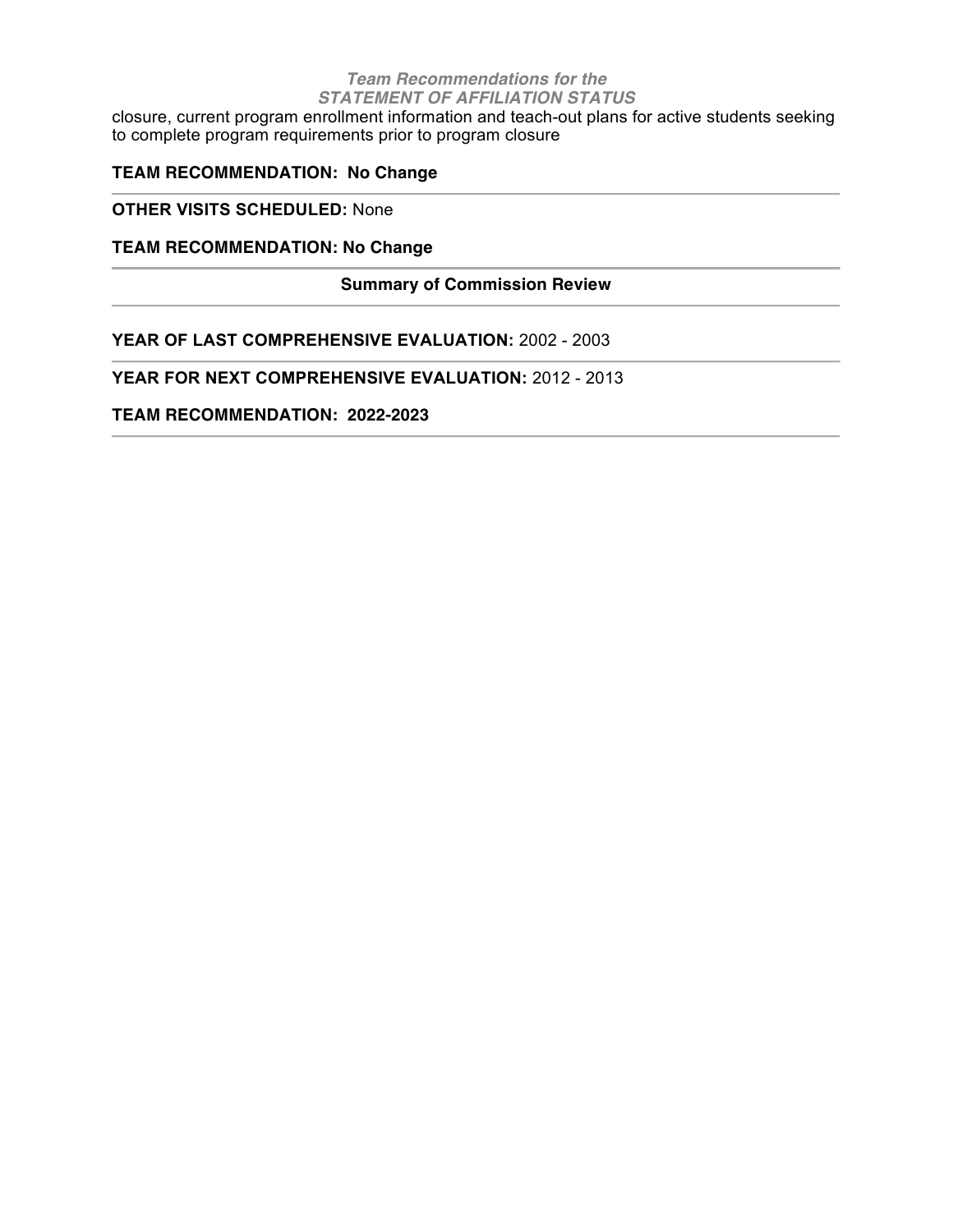# **ORGANIZATIONAL PROFILE**

**INSTITUTION and STATE:** Indiana University-Purdue University Indianapolis, IN

**TYPE OF REVIEW** *(from ESS)***:** Continued Accreditation

\_x\_\_ No change to Organization Profile

# **Educational Programs**

|                                       |                                                                                                                                                                                                                                                                                                                                                                                                                                                                                                                                                                                                                                                                                                                                                                                                                                                       | Program<br><b>Distribution</b> | Recommended                              |
|---------------------------------------|-------------------------------------------------------------------------------------------------------------------------------------------------------------------------------------------------------------------------------------------------------------------------------------------------------------------------------------------------------------------------------------------------------------------------------------------------------------------------------------------------------------------------------------------------------------------------------------------------------------------------------------------------------------------------------------------------------------------------------------------------------------------------------------------------------------------------------------------------------|--------------------------------|------------------------------------------|
| Programs leading to Undergraduate     |                                                                                                                                                                                                                                                                                                                                                                                                                                                                                                                                                                                                                                                                                                                                                                                                                                                       |                                | $(+ or -)$<br>Change                     |
|                                       | Associate<br><b>Bachelors</b>                                                                                                                                                                                                                                                                                                                                                                                                                                                                                                                                                                                                                                                                                                                                                                                                                         | 27<br>108                      |                                          |
| Programs leading to Graduate          | <b>Masters</b><br>Specialist<br>First<br>Professional                                                                                                                                                                                                                                                                                                                                                                                                                                                                                                                                                                                                                                                                                                                                                                                                 | 107<br>0                       |                                          |
|                                       | Doctoral                                                                                                                                                                                                                                                                                                                                                                                                                                                                                                                                                                                                                                                                                                                                                                                                                                              | 34                             |                                          |
| <b>Off-Campus Activities</b>          |                                                                                                                                                                                                                                                                                                                                                                                                                                                                                                                                                                                                                                                                                                                                                                                                                                                       |                                |                                          |
| In-State:                             | <b>Present Activity:</b>                                                                                                                                                                                                                                                                                                                                                                                                                                                                                                                                                                                                                                                                                                                                                                                                                              |                                | <b>Recommended Change:</b><br>$(+ or -)$ |
| Campuses:<br>Additional<br>Locations: | Columbus (IUPU-Columbus)<br>Bloomington (Bloomington<br>Center for Medical Education);<br><b>Carmel (Carmel Police</b><br>Department) ; Evansville<br>(Evansville Center for Medical<br>Educa); Fort Wayne (Fort<br><b>Wayne Center for Medical</b><br>Educa); Fort Wayne (Indiana<br>University Purdue University -<br>Fort Wayne); Gary (Northwest<br>Center for Medical Education);<br>Indianapolis (Clarian/Methodist)<br>; Indianapolis (Indianapolis<br>EMS); Indianapolis (North<br>Capitol - Physician Assistant<br>Studies); Muncie (Muncie<br>Center for Medical Education);<br>New Albany (Indiana University<br>Southeast); Richmond (Indiana<br>University East); South Bend<br>(South Bend Center for Medical<br>Educa); Terre Haute (Terre<br>Haute Center for Medical Educ)<br>; West Lafayette (West<br>Lafayette Center for Medical |                                |                                          |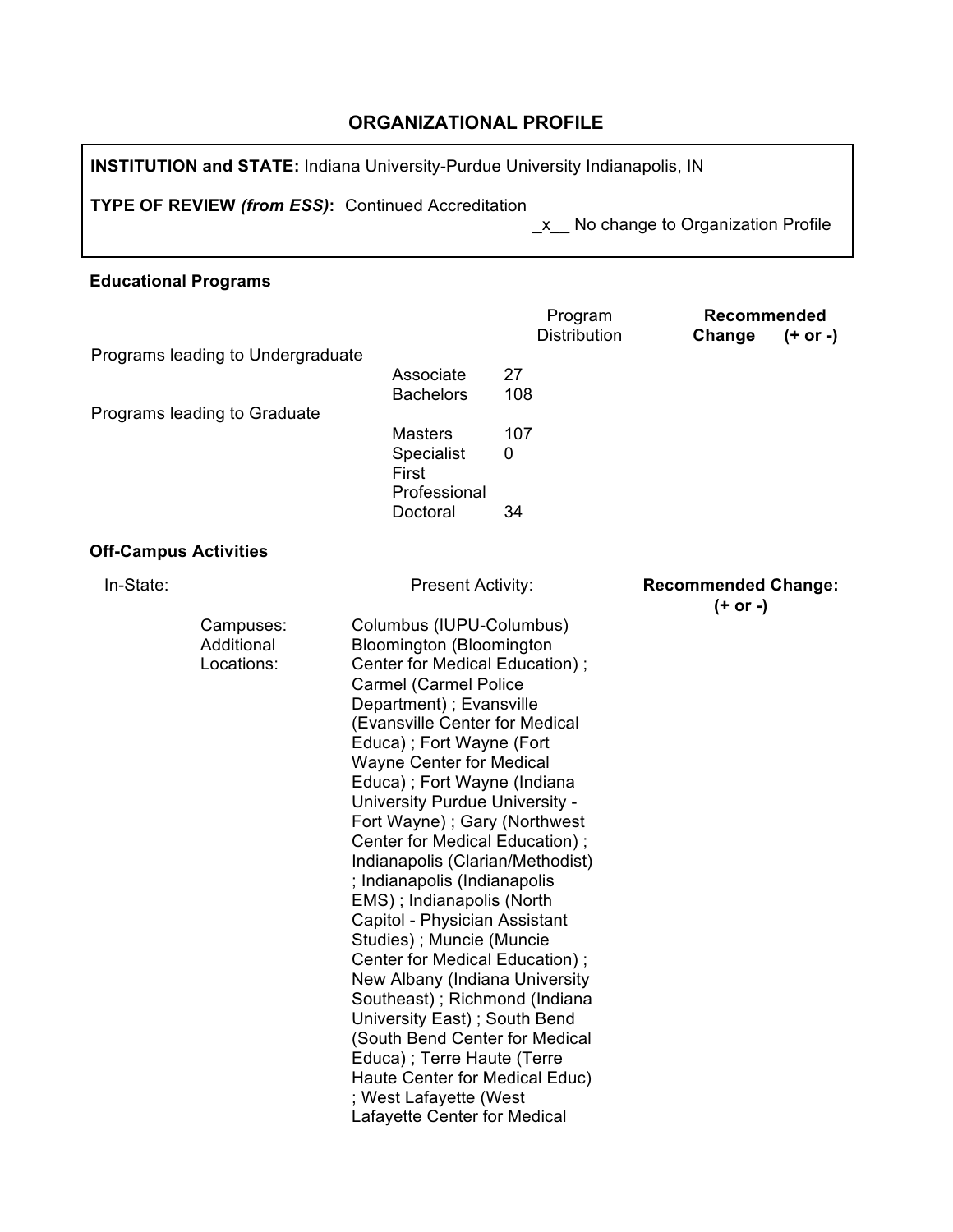#### Education)

Out-of-State: Present Wording: **Recommended Change: (+ or -)**

Campuses: None Additional Locations: Course Locations:

None

None

Out-of-USA: Present Wording: **Recommended Change:** 

**(+ or -)**

Campuses: None Additional Locations: Course Locations:

Giza, Egypt (Egypt, Cairo University Faculty of Law) None

#### **Distance Education Programs:**

Present Offerings:

Associate - 24.0102 General Studies (Associate of General Studies) offered via Internet; Bachelor - 24.0102 General Studies (Bachelor of General Studies) offered via Internet; Bachelor - 26.9999 Biological and Biomedical Sciences, Other (Bachelor of Science in Health Sciences) offered via Internet; Bachelor - 51.0706 Health Information/Medical Records Administration/Administrator (Bachelor of Science in Health Information Administration) offered via Internet; Bachelor - 51.3801 Registered Nursing/Registered Nurse (RN to BSN) offered via Internet; Certificate - 09.0901 Organizational Communication, General (Certificate in Human Communication in a Mediated World) offered via Internet; Certificate - 11.0103 Information Technology (Graduate Certificate in Human-Computer Interaction) offered via Internet; Certificate - 11.0701 Computer Science (Certificate in Applied Computer Science) offered via Internet; Certificate - 11.9999 Computer and Information Sciences and Support Services, Other (Certificate in E-Commerce Development) offered via Internet; Certificate - 11.9999 Computer and Information Sciences and Support Services, Other (Certificate in Information Technology) offered via Internet; Certificate - 30.9999 Multi-/Interdisciplinary Studies, Other (Certificate in Computer Tech Applications) offered via Internet; Certificate - 30.9999 Multi-/Interdisciplinary<br>Studies, Other (Certificate in Cultural Heritage) offered via Internet; Certificate - 30.9999 Multi-/Interdisciplinary Studies, Other (Certificate in Gerontology) offered via Internet; Certificate - 30.9999 Multi-/Interdisciplinary Studies, Other (Certificate in Global Health and Rehabilitation Studies) offered via Internet; Certificate - 30.9999 Multi-/Interdisciplinary Studies, Other (Certificate in Health Tourism) offered via Internet; Certificate - 30.9999 Multi-/Interdisciplinary Studies, Other (Certificate in Human Resource Management) offered via Internet; Certificate - 30.9999 Multi-/Interdisciplinary Studies, Other (Certificate in Leadership Studies) offered via Internet; Certificate - 30.9999 Multi-/Interdisciplinary Studies, Other (Certificate in Rehabilitation and Disability Studies) offered via Internet; Certificate - 30.9999 Multi-/Interdisciplinary Studies, Other (Certificate in Sports Tourism Development) offered via Internet; Certificate - 30.9999 Multi- /Interdisciplinary Studies, Other (Certificate in TCEM Events Management) offered via Internet; Certificate - 30.9999 Multi-/Interdisciplinary Studies, Other (Certificate in TCEM Travel Planning) offered via Internet; Certificate - 30.9999 Multi-/Interdisciplinary Studies, Other (Graduate Certificate in Nursing Informatics) offered via Internet; Certificate - 30.9999 Multi-/Interdisciplinary Studies, Other (Graduate Certificate in Teaching in Nursing) offered via Internet; Certificate - 44.0401 Public Administration (Certificate in Public Management) offered via Internet; Certificate - 51.0601 Dental Assisting/Assistant (Certificate in Dental Assisting) offered via Internet; Certificate - 51.0706 Health Information/Medical Records Administration/Administrator (Certificate in Medical Coding) offered via Internet; Certificate - 51.1008 Histologic Technician (Certificate in Histotechnology) offered via Internet; Certificate - 51.22 Public Health (Graduate Certificate in Public Health) offered via Internet; Certificate - 51.3102 Clinical Nutrition/Nutritionist 52.0101 Business/Commerce, General (Certificate in Business Foundations) offered via Internet; Certificate -52.0206 Non-Profit/Public/Organizational Management (Certificate in Nonprofit Management) offered via Internet; Certificate - 52.0999 Hospitality Administration/Management, Other (Certificate in TCEM Lodging